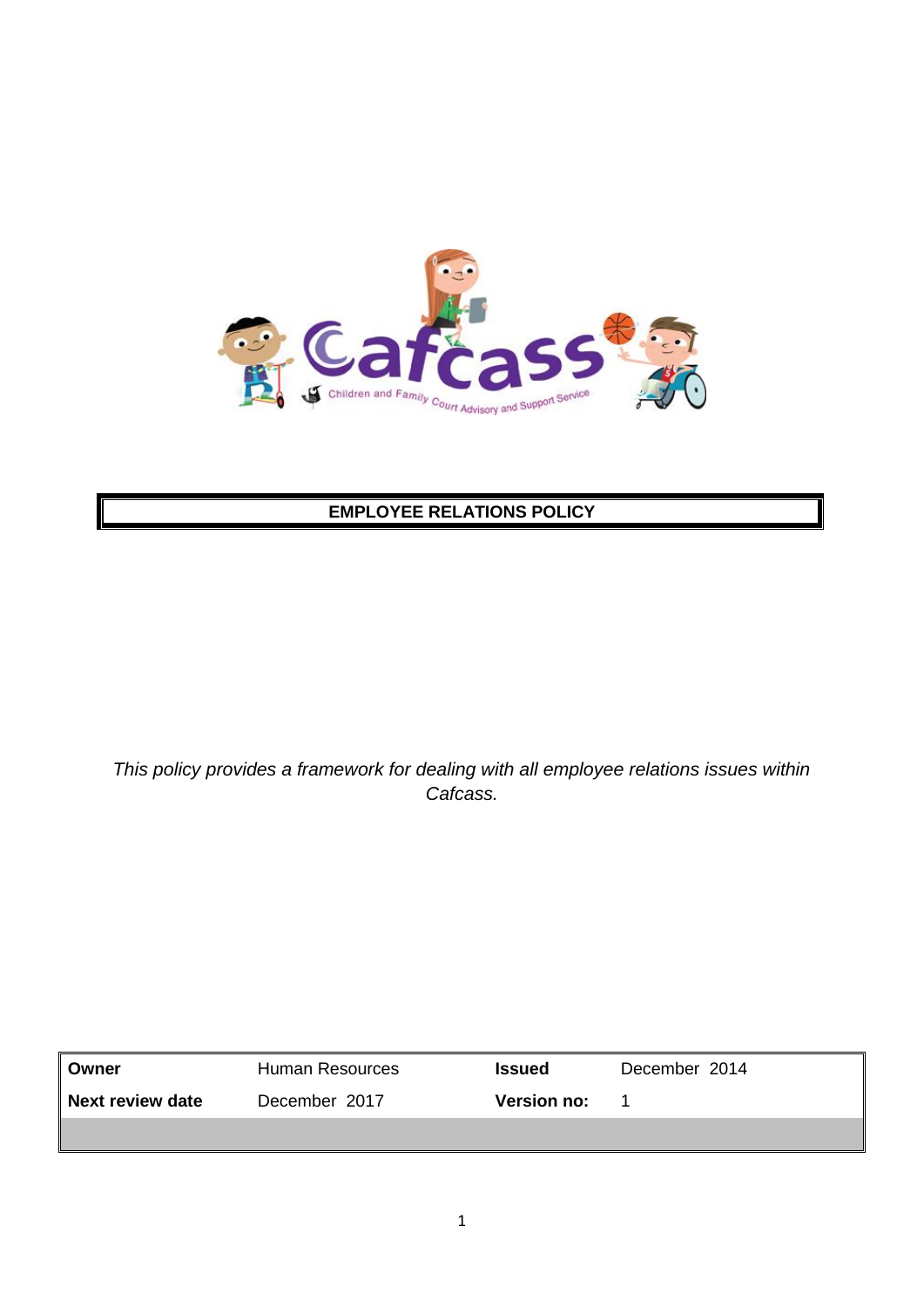# **Employee Relations Policy**

## **Contents**

| APPENDIX 1 – Formal Hearing and Appeals Procedures (Disciplinary and               |
|------------------------------------------------------------------------------------|
| APPENDIX 2 - Examples of Misconduct and List of Formal Disciplinary Outcomes 33    |
| APPENDIX 3 – Procedure and Scope of Investigations (including Disciplinary,        |
| APPENDIX 4 - Monitoring and Application To The Court In Cases Affecting Children's |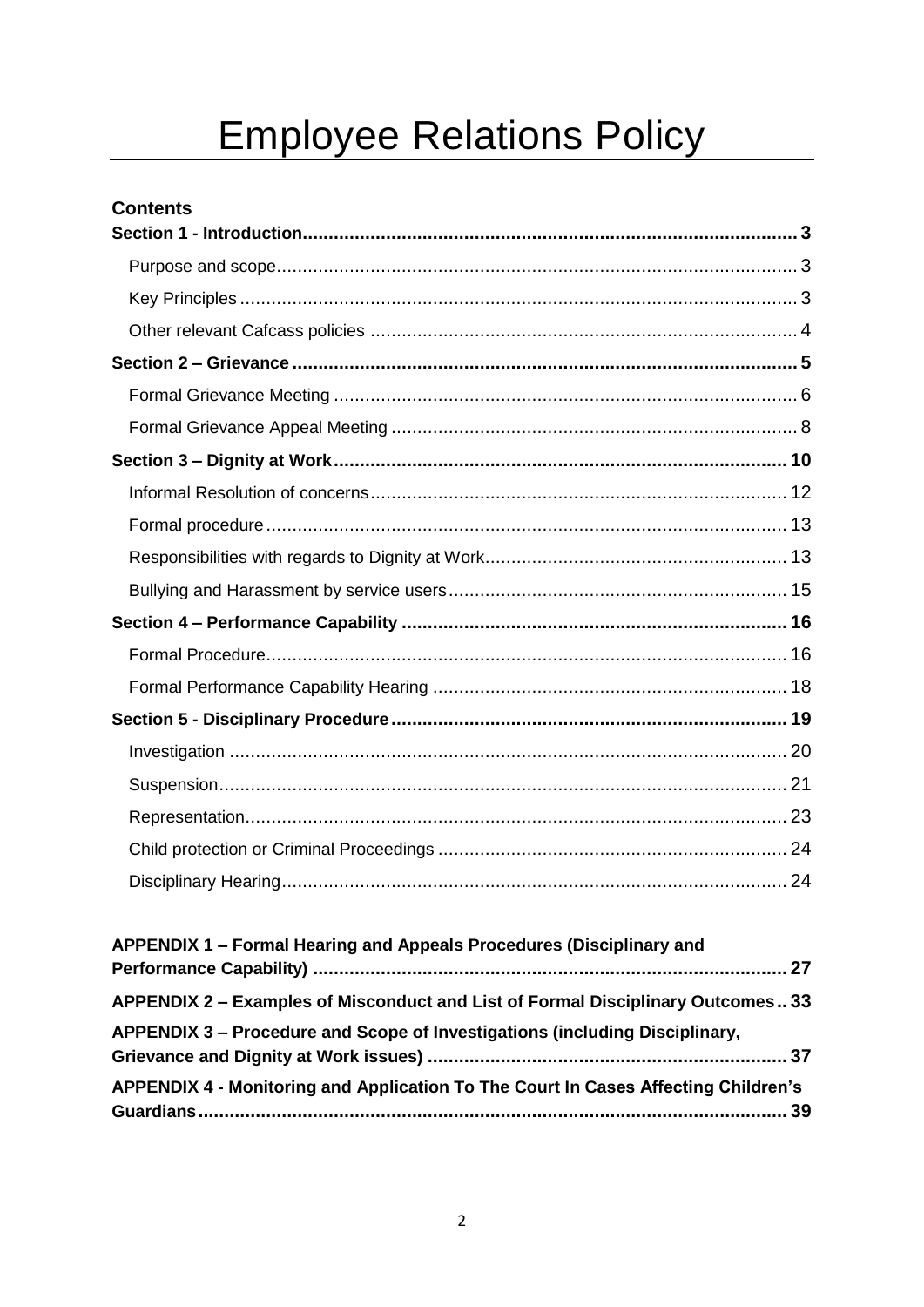## <span id="page-2-0"></span>**Section 1 - Introduction**

#### <span id="page-2-1"></span>**Purpose and scope**

1.1 This policy provides a framework for dealing with all employee relations issues within Cafcass. The policy is premised upon values and a culture of trust, mutual respect and a high engagement model of employee relations. The policy is underpinned by a commitment to co-operation and dialogue in order to maintain a supportive working environment for all staff, at all times.

1.2 When employee relations issues do arise, it is recognised that they should be dealt with expediently and with due consideration to the specific circumstances in each case. In this way it is hoped and anticipated that issues can be resolved quickly and at the most informal level possible. Maintaining effective employee relations is the responsibility of local management; early, focussed intervention through the line management arrangement should normally be regarded as the primary means for resolving employee relations issues.

1.3 This policy, which has been negotiated with Cafcass' recognised Trade Unions, sets out the formal procedures for resolving employee relations issues. However, Cafcass and the Trade Unions are fully committed to the early and informal resolution of all employee relations issues wherever possible, this policy therefore being predicated on that approach, with a view to achieving fairness and consistency.

1.4 This policy applies to all permanent and fixed-term Cafcass employees. Nonemployed staff who are engaged by Cafcass (including Self-Employed Contractors and Agency Workers) are not covered by this policy, but are still expected to adhere to Cafcass' standards of conduct and performance, including practice policies and requirements, as set out contractually or within any relevant procedures applicable to them.

1.5 The key to providing the best possible service to the Family Courts is to have an engaged and supported workforce. Cafcass is committed to treating all its employees with respect and will not tolerate discrimination, harassment, bullying or abuse in any form.

1.6 This policy combines a number of previously separate policies into a single integrated framework for managing and resolving employee relations issues. These former policies were: Performance and Conduct (including Discipline and Capability); Dignity at Work (Bullying and Harassment), and Grievance.

#### <span id="page-2-2"></span>**Key Principles**

1.7 A consistent procedural approach will be adopted for employee relations issues wherever possible and appropriate. In other words, where employee relations issues can be seen to be inextricably linked, but have been raised or addressed as separate issues, it may be appropriate for such issues to be dealt with concurrently.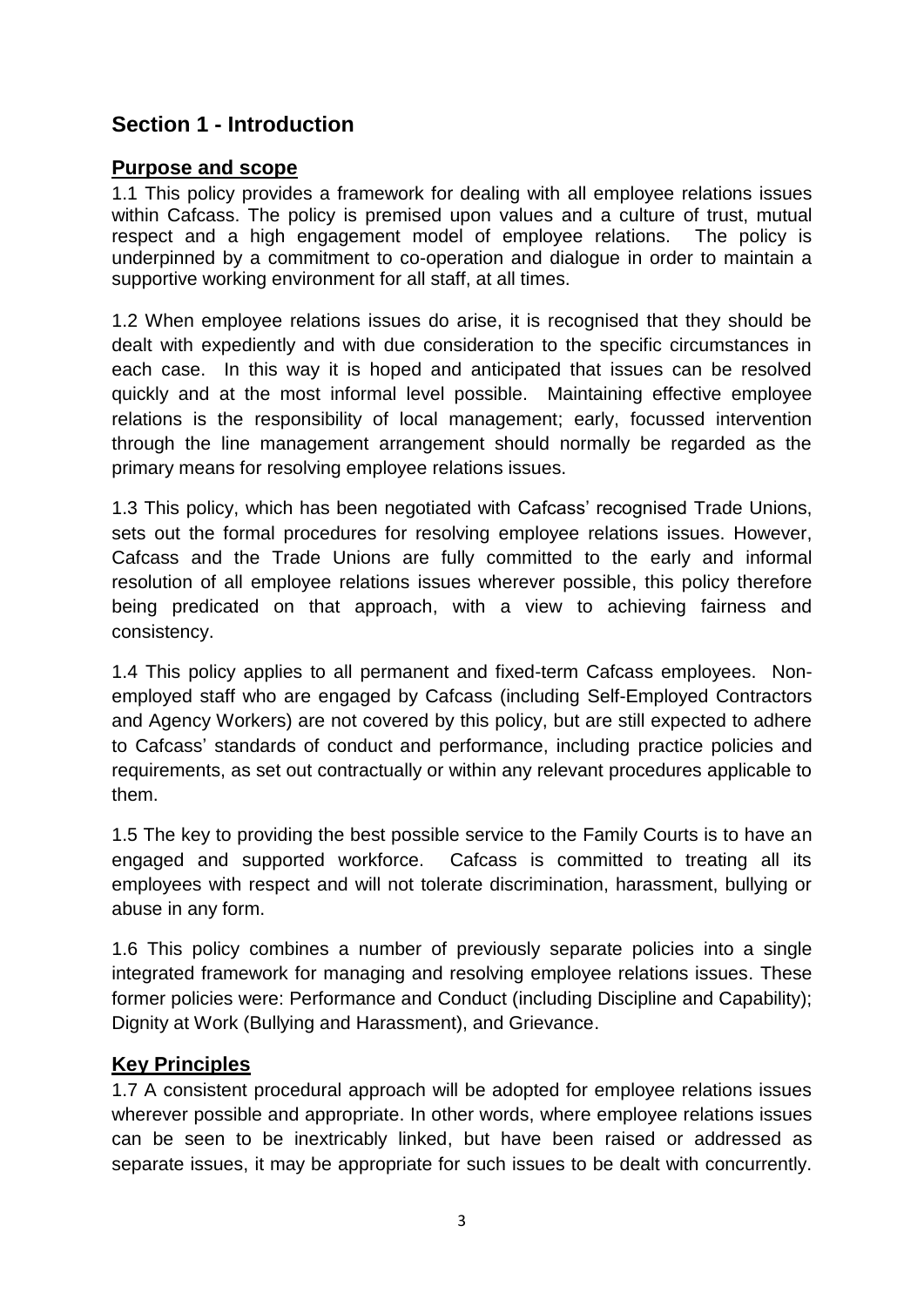For example, where an employee raises a grievance during a disciplinary process, the disciplinary process may be temporarily suspended in order that the grievance can be dealt with. Equally, where the grievance and disciplinary cases are related it may be necessary and appropriate to deal with both issues concurrently.

1.8 All employees are entitled to be accompanied, either by a Trade Union representative (if they are a member of a recognised Trade Union) or by a work colleague, during any formal meeting or hearing convened under this policy. There is no statutory entitlement to accompaniment during informal meetings or meetings that form part of the normal line management arrangements; however it may be that accompaniment can be agreed, if requested, where it is deemed by all parties to be appropriate and useful to achieving an expedient resolution. This will remain at the discretion of Cafcass as the employer.

1.9 In making arrangements for formal meetings / hearings to take place, every reasonable effort will be made by Cafcass managers and the Trade Unions to liaise and agree a mutually convenient date, at the earliest possible opportunity, to avoid delay.

1.10 A copy of this policy and any associated document(s) will be made available to an employee (or they will be signposted to the document on the Cafcass intranet) for their information and awareness should they become involved in any employee relations matter to which the policy pertains.

#### <span id="page-3-0"></span>**Other relevant Cafcass policies**

1.11 Any performance concerns directly associated with an employee's ill-health, which result in periods of sickness absence, will be addressed under the Managing [Attendance Policy](http://intranet4cafcass/departments/Documents/HR/Policies%20and%20Procedures/Managing_Attendance_Policy_(130528).pdf) until such time as satisfactory attendance has been restored.

1.12 Complaints made by service users about the exercise of Cafcass' responsibilities to the Courts are dealt with under the [Complaints Procedure.](http://intranet4cafcass/departments/Documents/Customer%20Services/Complaints%20and%20Compliments%20Policy.pdf)

1.13 In dealing with complaints, Cafcass will distinguish between complaints which are about professional judgment, which is a matter for the Courts, and those which allege professional misconduct. The Complaints Procedure clearly states that where a complaint alleges professional misconduct, the Customer Service Team will send a copy of the response (i.e. the response to the complainant) to the line manager of the employee concerned, and a copy of the complaint file including details of the assessment, in order that the line manager may take appropriate further action if required; this could include a formal investigation under this Policy.

1.14 Cafcass has separate policies and procedures for addressing matters related to [Whistle Blowing](http://intranet4cafcass/departments/Documents/HR/Policies%20and%20Procedures/Employee%20Relations/141023%20-%20Whistle%20Blowing%20Policy%20-%20October%202014%20update.doc) and Conflict [of Interest.](http://intranet4cafcass/departments/Documents/HR/Policies%20and%20Procedures/Employee%20Relations/140319%20Conflict%20of%20Interests%20policy.pdf)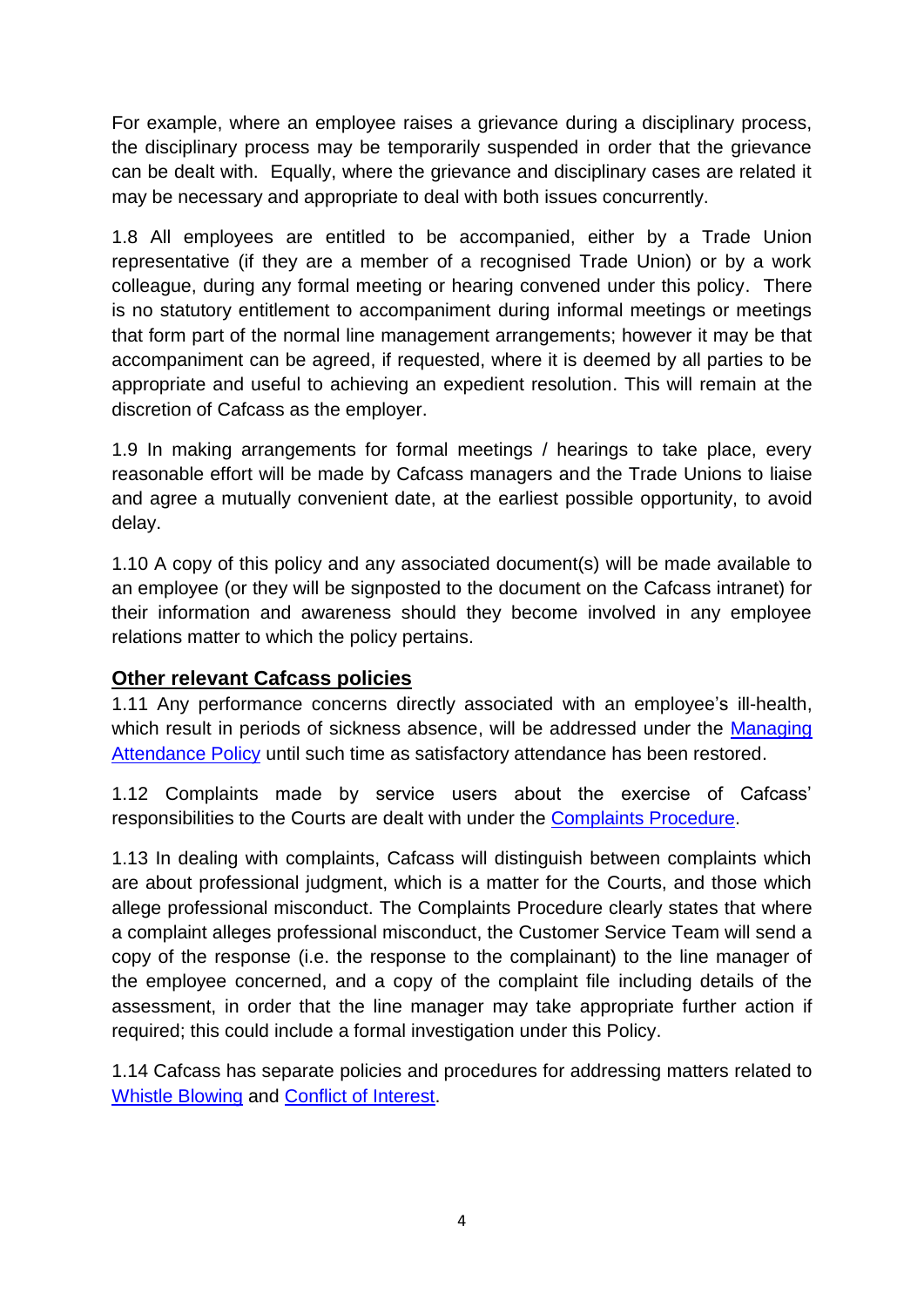#### <span id="page-4-0"></span>**Section 2 – Grievance**

2.1 It is recognised that staff, or groups of staff, may at some time have problems or concerns with their work, working conditions or relationships with colleagues, which they wish to raise with management. This may include, for example, issues pertaining to: terms and conditions of employment; health and safety; working relationships; dignity at work; bullying, harassment, discrimination or victimisation.

2.2 Any employee, or group of employees, can choose to raise a grievance where they believe they have sufficient grounds for doing so, and will be expected to be able to provide some evidence to substantiate this. It will also be expected, in all instances that the employee set out their desired remedy, i.e. the measures they are seeking which would resolve their grievance. Resolution of the grievance will remain the primary focus of all parties throughout.

2.3 Grievances must be raised at the earliest possible opportunity and no later than three months after the date of the incident/event giving rise to the grievance (or after the last occurrence of the incident/event giving rise to the grievance, where there have been a series of associated incidents/events).

2.4 Wherever possible, grievances should be discussed informally in the first instance with the line manager with a view to an agreement to use mediation or some other appropriate means of addressing and resolving the issue. Where the line manager is the subject of the grievance, the matter should be dealt with in the first instance by a more senior manager. In these circumstances the senior manager may wish to consult with HR.

2.5 Where a grievance is raised by an employee in respect of changes to their work or working environment, consideration may need to be given to the appropriateness of further changes being made whilst the grievance is considered. Any decision about status quo will be made on the basis of critical service delivery needs, balanced against the impact of the changes upon the employee in question. If it is determined that status quo can and will apply in respect of work or working conditions, this will be the case from the point at which the grievance is formally lodged by the employee or their representative, until the grievance procedure is completed.

2.6 The status quo is defined as the existing arrangements in operation, agreed or customarily applicable prior to the raising of the grievance. Where a change requires formal consultation but has been implemented without such consultation having occurred, the status quo will be the arrangements that preceded that change. Where a change has been agreed with employees after appropriate consultation and a subsequent grievance is lodged, the change will be regarded as the status quo. Maintaining the status quo (for example an existing line management arrangement) may not be appropriate where issues involving bullying and/or harassment are alleged, or in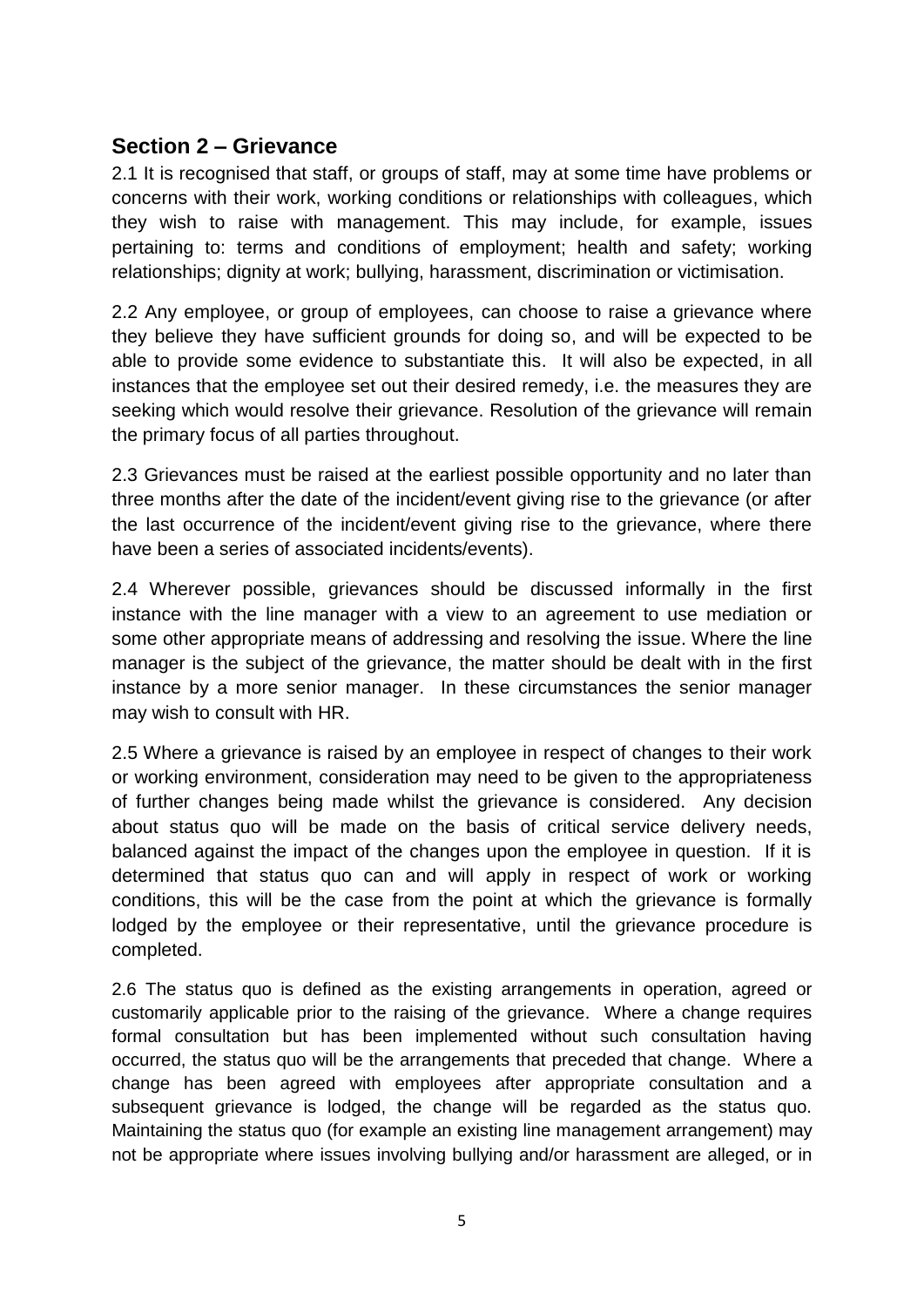exceptional circumstances where critical service delivery needs require the change to be implemented without delay.

2.7 Employees who wish to progress matters to the formal stage of the grievance process are required to provide as much detail as possible about the grounds for their grievance, using the [Grievance Pro-forma](http://intranet4cafcass/departments/Documents/HR/Policies%20and%20Procedures/Employee%20Relations/Formal%20Greivance%20and%20Dignity%20at%20Work%20Submission%20Proforma.pdf) attached to this policy. The purpose of this is to ensure that as much relevant information as possible is provided at the outset, to enable the process of resolution. Based on the information provided in the Grievance Pro-Forma, a formal investigation will be undertaken in line with the procedures described in [Appendix 3,](#page-36-0) prior to a formal grievance meeting being convened.

2.8 It is expected that the Assistant Director or Head of Service will be made aware of all formal grievances raised within their Service Area. In respect of any formal grievance citing alleged bullying and/or harassment, the Grievance Pro-forma will be submitted to the Assistant Director or Head of Service in the first instance for their awareness and in order that they can ensure the appropriate level of scrutiny until the matter is resolved.

## <span id="page-5-0"></span>**Formal Grievance Meeting**

2.9 The purpose of a formal grievance meeting will normally be to establish the facts about an employee's grievance and to determine what (if any) action(s) may reasonably be taken to achieve a resolution.

2.10 A manager of appropriate seniority, outside of the line management relationship and who has not been involved in any informal attempts to resolve the grievance to this point will chair the grievance meeting. They will be advised by a member of the Human Resources team who will provide them with advice and guidance on procedural matters only. Any grievance relating to the Chief Executive Officer (CEO) should be submitted to the Director of HR & Organisational Development in the first instance. If a grievance submitted in relation to the CEO is progressed to the formal stage, then it will be considered by the Chair of the Cafcass Board.

2.11 The Manager hearing the grievance will arrange with the employee and his/her representative (where applicable) for the meeting to take place within 10 working days after receipt of the grievance investigation report, provided to all parties. This deadline can be extended with the agreement of all parties. Where the employee is being represented by a Trade Union the date of the meeting will be agreed with the representative.

2.12 The employee will make all reasonable efforts to attend the meeting. In the event that the employee is unable to attend the meeting on the date proposed, the chair will rearrange the meeting for another date, normally within 10 working days of the original meeting date.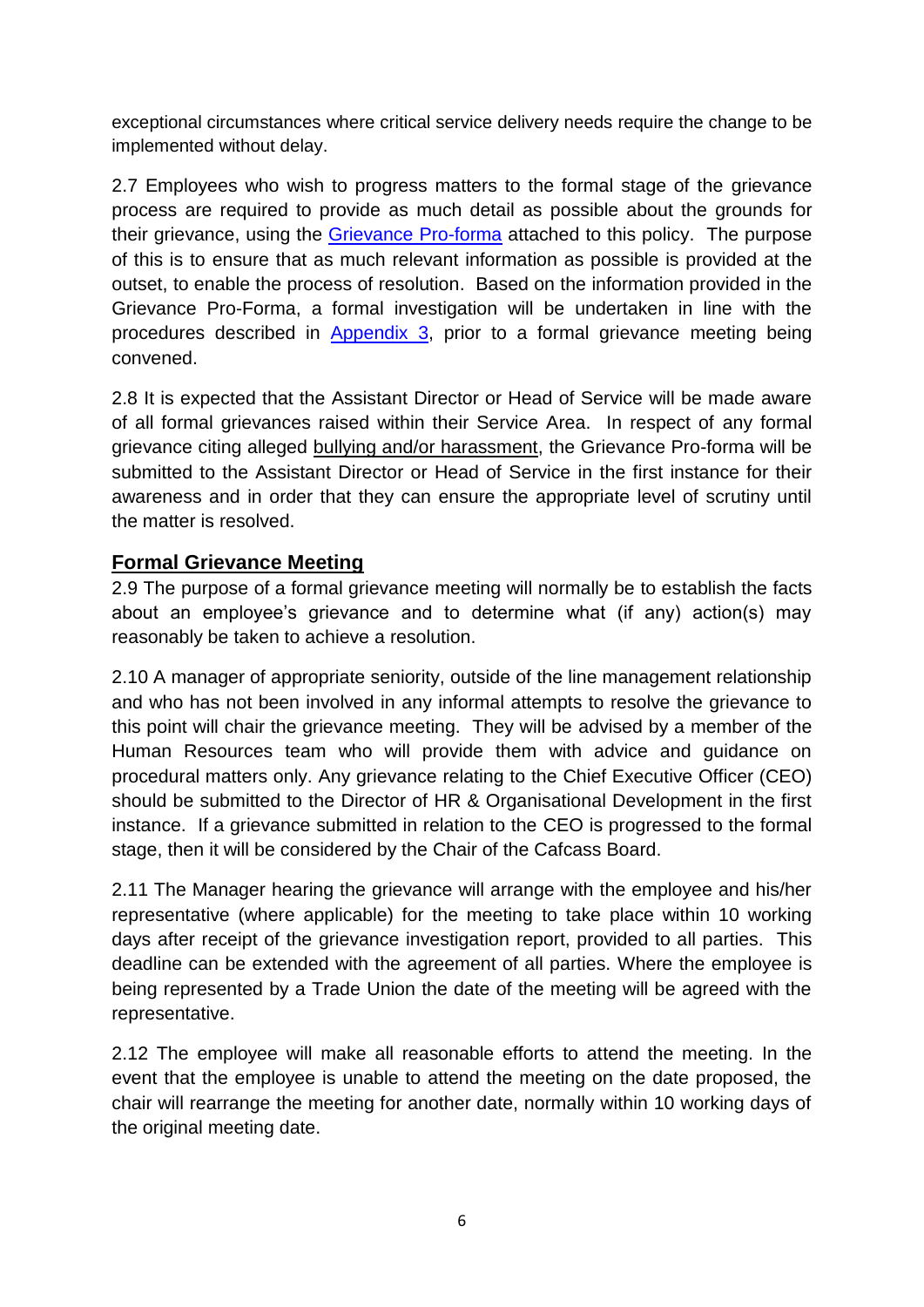2.13 If the employee fails without good reason to attend the re-arranged meeting, no further dates will be offered.

2.14 The procedure for a formal grievance meeting will be as follows:

2.14.1 The manager chairing the meeting will introduce the meeting and invite those present to introduce themselves and confirm their respective roles. The chair will then explain the purpose of the meeting and how it will be conducted;

2.14.2 The chair will confirm that the meeting is being conducted as part of Cafcass' formal grievance procedure and that a written record of the meeting will be made and shared with all parties present;

2.14.3 The chair will invite the employee to state his/her case, i.e. the circumstances that have led to the grievance being raised, the precise detail of the grievance and why he/she feels aggrieved (the grounds for the grievance). The employee may do this personally, or the employee's representative (if he/she has elected to be represented) may do this on his/her behalf;

2.14.4 The employee will refer to any documentation on which he/she is seeking to rely. The chair will refer to any written evidence that has been gathered in the course of any investigation that has taken place, including the consideration of witness statements where appropriate;

2.14.5 The chair may ask the employee (and any witnesses who may be available) questions about the circumstances of the grievance in order to establish all the relevant facts, background and circumstances;

2.14.6 At any point during the hearing, the chair may adjourn the proceedings and reconvene at a later date if it appears necessary or desirable to do so, including for the purpose of gathering further information or investigating any allegations made;

2.14.7 Once all the evidence has been heard, the chair will summarise the key points of the meeting and invite the employee or their representative to make a final statement should they so wish. The chair will then inform the employee as to when a decision will be made about the outcome of the grievance and confirmed in writing;

<span id="page-6-0"></span>2.14.8 The chair will inform the employee that if the grievance is not upheld he/she will have the right to appeal against the outcome of the grievance meeting if he/she is not satisfied with it, and that this will be confirmed to the employee in writing as part of the formal grievance meeting outcome within 10 working days. This timescale can be extended with the agreement of all parties.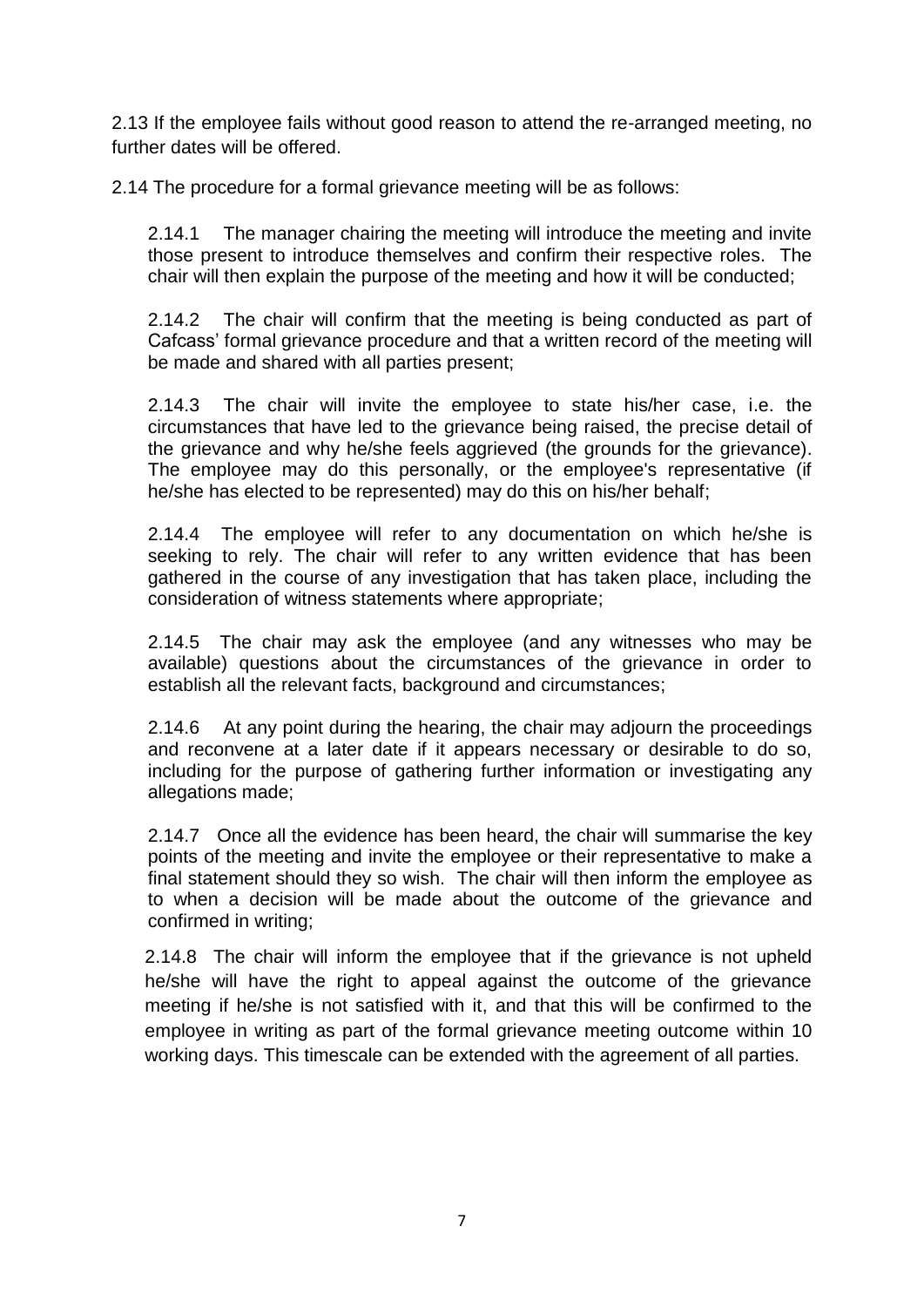## **Formal Grievance Appeal Meeting**

2.15 The purpose of a formal grievance appeal meeting will normally be to consider an employee's grounds for appealing the original decision regarding his/her grievance and to determine whether or not Cafcass should amend its decision.

2.16 In order to lodge an appeal against the outcome of the original grievance meeting, the employee must write to the Director of Human Resources and Organisational Development, no later than 10 working days following the date on which they received written notification of the outcome.

2.17 In lodging an appeal, the employee is required to set out the detailed grounds of appeal using the [Appeal Pro Forma](http://intranet4cafcass/departments/Documents/HR/Policies%20and%20Procedures/Employee%20Relations/Formal%20Appeal%20Proforma.pdf) attached to this policy, setting out their precise basis for appealing the outcome of the original grievance meeting.

2.18 Arrangements will be made for the appeal meeting to take place as soon as possible after receipt of the appeal pro forma and in any case no longer than 10 working days after receipt. This deadline can be extended with the agreement of all parties. The appeal meeting will be chaired by an appropriate senior manager, who has had no previous involvement in the procedure.

2.19 The procedure for a formal grievance appeal meeting will be as follows:

2.19.1 The manager chairing the appeal meeting will introduce the meeting and invite those present to introduce themselves and confirm their respective roles. The chair will then explain the purpose of the appeal meeting and how it will be conducted;

2.19.2 The chair will state that the appeal meeting is being conducted as part of the formal grievance procedure and confirm that a written record of the meeting will be made and shared with all parties present;

2.19.3 The chair will invite the employee to state his/her case, i.e. the specific grounds for appealing the original decision regarding his/her grievance, what outcome he/she is seeking and why. The employee may do this personally, or the employee's representative (if he/she has elected to be represented) may do this on his/her behalf;

2.19.4 The employee will refer to any documentation on which he/she is seeking to rely. The chair will refer to any written evidence that has been gathered in the course of any investigation that took place into the original grievance and (if applicable) following the submission of the appeal, including the consideration of witness statements where appropriate;

2.19.5 The chair may ask the employee (and any witnesses who may be available) questions about the circumstances of the grievance to establish all the relevant facts, background and circumstances;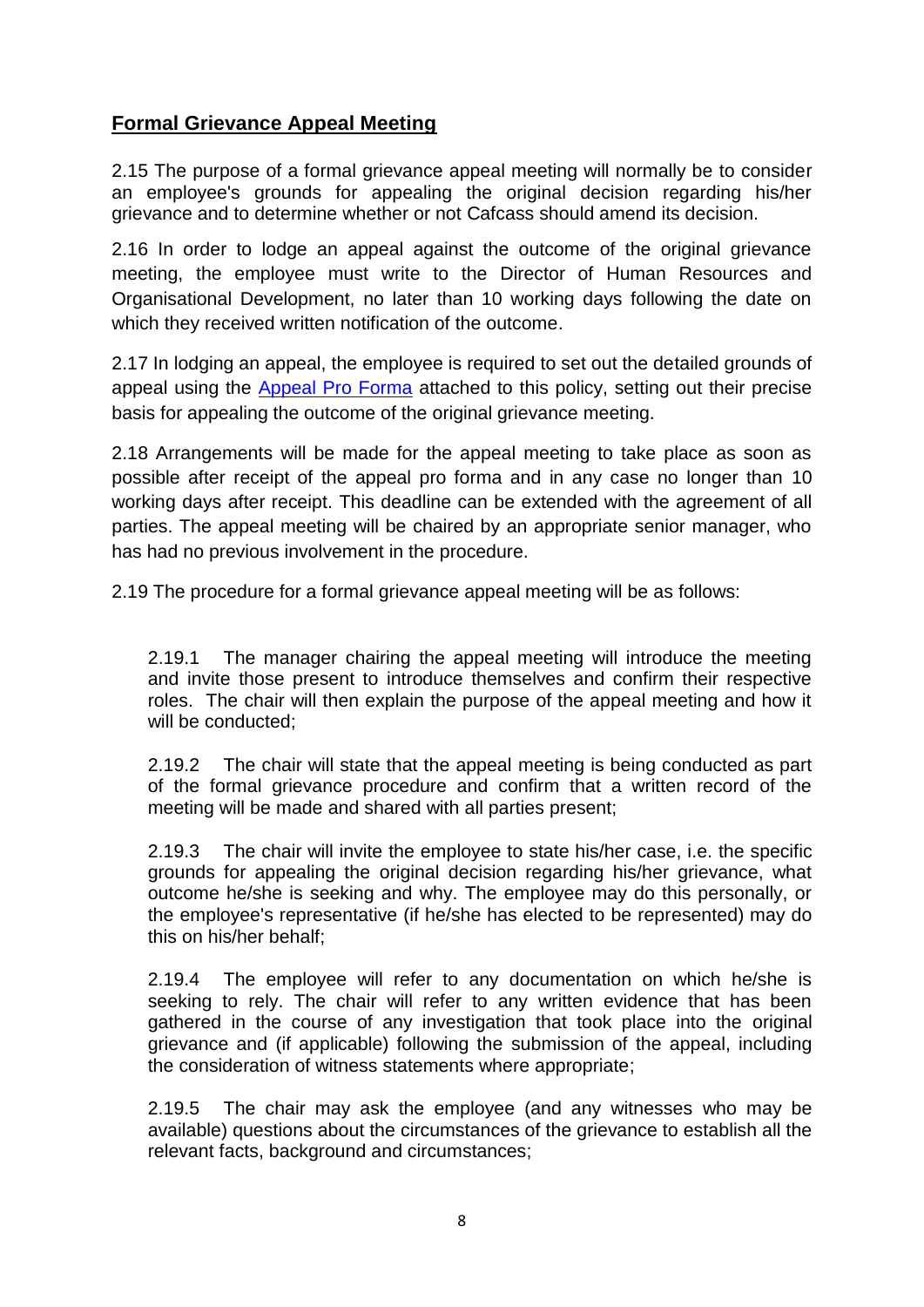2.19.6 At any point during the meeting, the chair may adjourn the proceedings and reconvene at a later date if it appears necessary or desirable to do so, including for the purpose of gathering further information or investigating any allegations made;

2.19.7 Once all the evidence has been heard, the chair will sum up the key points of the appeal meeting and will then inform the employee as to when a decision will be made about the merits of their appeal and what action will be taken to resolve or otherwise deal with the grievance if his/her appeal is upheld;

2.19.8 The chair will inform the employee that there is no further right of appeal against the outcome and that this will be confirmed in writing to the employee as part of the formal grievance appeal meeting outcome within 10 working days. This timescale can be extended with the agreement of all parties.

#### **Grievances of former employees**

2.20 If a former employee of Cafcass wishes to raise a grievance, they may do so by writing to their former line manager (or their former senior line manager if more appropriate) no later than 3 months after their last date of employment with Cafcass.

2.21 The Grievance procedure outlined in this policy will not automatically apply to grievances raised by former employees of Cafcass. Upon receipt of a grievance from a former employee, the appropriate Cafcass manager will consider the issues raised and determine how the grievance is to be progressed and responded to. Where practicable, the former employee may be invited to a meeting as part of the process of seeking to resolve the grievance. If this is not practicable, or where there is agreement to do so, the grievance may be responded to by way of correspondence only. There will be no recourse for a former employee to appeal against the outcome of their grievance.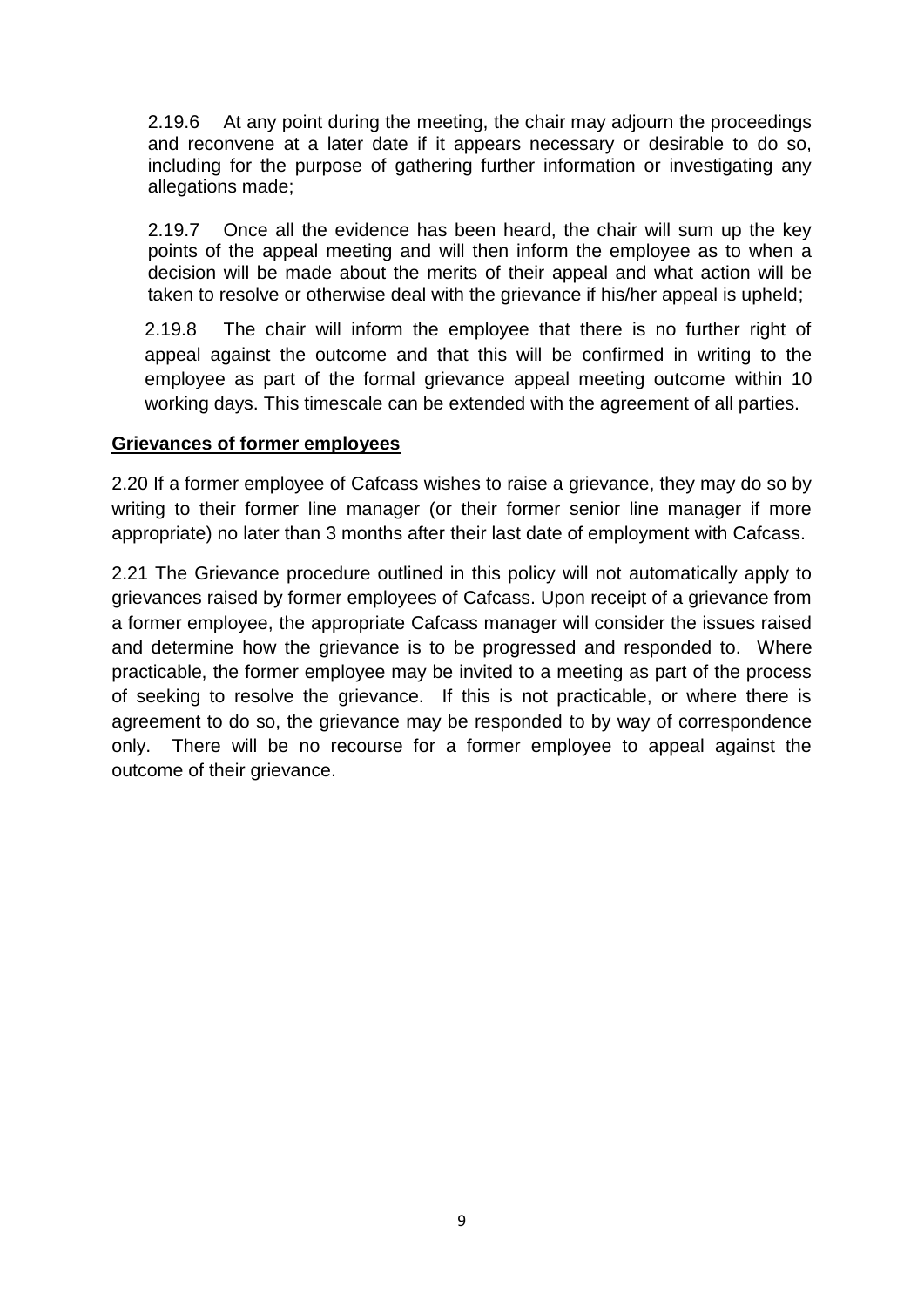## <span id="page-9-0"></span>**Section 3 – Dignity at Work**

3.1 Cafcass is committed to supporting, developing and promoting equality and diversity across every aspect of organisational practice and in the services it provides. Cafcass aims to establish an inclusive culture, free from any form of discrimination and based upon the values of dignity and respect (towards and between all employees). Central to this is the belief that all staff are entitled to be treated with dignity and respect at work.

3.2 Acts of bullying, harassment, discrimination and/or victimisation are unacceptable forms of behaviour and will not be tolerated. We will treat any such behaviour, where it is shown to exist, as misconduct and deal with it as such. Where bullying and/or harassment is related to an individual's protected characteristic (as defined in the Equality Act 2010<sup>1</sup>), this may also constitute a criminal offence for which an individual or group may be held personally liable.

3.3 Cafcass has a duty of care to protect the health, safety and wellbeing of all its employees, which it takes very seriously. The Health and Safety at Work Act (1974) places a statutory duty upon all employers in this regard, which includes a duty to take all reasonable measures to protect employees from the effects of bullying and harassment.

3.4 Harassment and/or bullying can have a devastating effect on the victim. Individuals can suffer fear, anxiety and stress, which can cause or exacerbate physical or mental illness, detrimentally affect performance, affect individual and/or team morale, increase absenteeism and even lead to resignation and high workforce turnover. Hence where harassment and/or bullying are alleged, Cafcass will take all necessary and appropriate steps to address such concerns.

#### 3.5 Definitions of Harassment and Bullying

**.** 

3.5.1 **Harassment** - is unwanted conduct affecting the dignity of individuals and groups. It can occur through a single explicit incident or may be sporadic or persistent. Harassment has the purpose or effect of violating the individual's dignity or creating an intimidating, hostile, degrading, humiliating or offensive environment.

3.5.2 **Bullying** - may be defined as offensive, intimidating, malicious or insulting behaviour, an abuse or misuse of power through means intended to undermine, humiliate, insult or injure the recipient. The misuse of power can be linked to issues such as race, gender, disability, and/or linked to positions of seniority within an organisation.

 $^{1}$  The Equality Act 2010 designates the following as protected characteristics: Age; Disability; Gender Reassignment; Marriage and Civil Partnership; Pregnancy and Maternity; Race; Religion or Belief; Sex; Sexual Orientation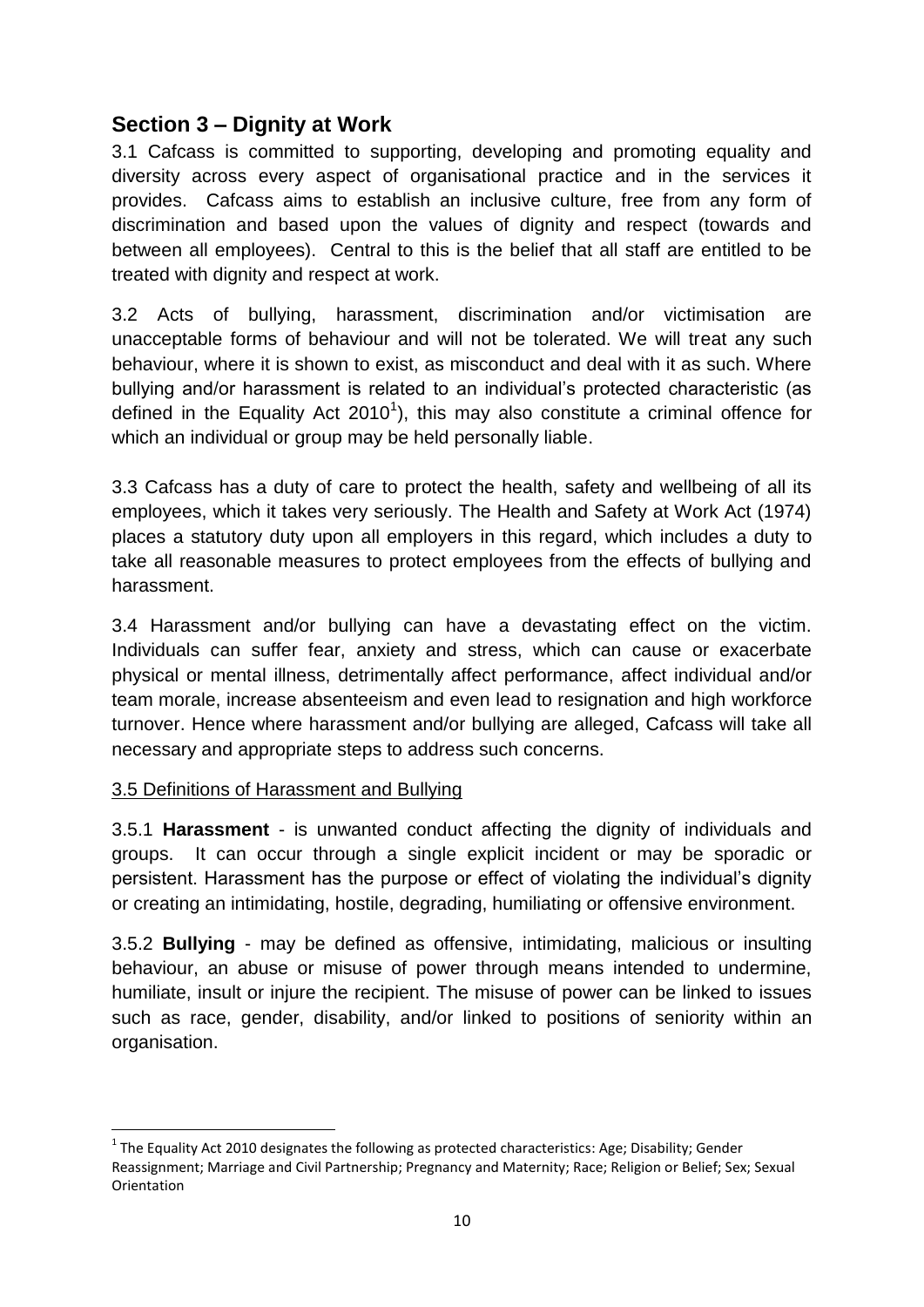#### 3.6 Examples of Bullying and Harassment

3.6.1 Examples of **Bullying** are as follows (this list provides examples of behaviour that may constitute bullying and is not exhaustive)

- a) Persistent unwarranted criticism;
- b) Shouting at or otherwise humiliating someone in public or private;
- c) Deliberately isolating people by ignoring or excluding them;
- d) Spreading malicious rumours about an individual;
- e) Inappropriate personal comments;
- f) Threatening behaviour or physical violence;
- g) Any other behaviour which is with the intention of causing humiliation, or undermining an individual's dignity or self-respect.

3.7 Legitimate and constructive fair criticism of an employee's performance or behaviour at work is not bullying.

3.8 Examples of **Harassment** are as follows (this list provides examples of behaviour that may constitute harassment and is not exhaustive)

- a) Violence or threat of violence;
- b) Harassment of a sexual nature, or linked to gender/gender reassignment;
- c) Unwanted physical contact, sexual advances or innuendo;
- d) Verbal abuse, including threats, derogatory name calling, insults, ridicule or belittling of an individual;
- e) Using humour to put another person or group of people down, for example, telling jokes that are sexist, racist or about an individual's sexual orientation;
- f) Spreading malicious lies or making insulting comments;
- g) Display or circulation of abusive or offensive materials, for example by email or on the internet, or on a whiteboard;
- h) Sending offensive text messages;
- i) Ostracism or exclusion from normal conversation in the work environment, or from social events;
- j) Intrusion by pestering, spying or stalking;
- k) Coercion, such as pressure to subscribe to a particular political or religious belief.

3.9 Harassment frequently involves a display of power, which undermines, intimidates or degrades the victim. . Harassment is determined by the perception of the person who believes they are being harassed. In some cases a single instance will constitute harassment.

3.10 Further guidance and advice for employees and employers relating to bullying and harassment, including the form which both can take, may be found on the ACAS [website.](http://www.acas.org.uk/index.aspx?articleid=4701&q=bullying+and+harassment)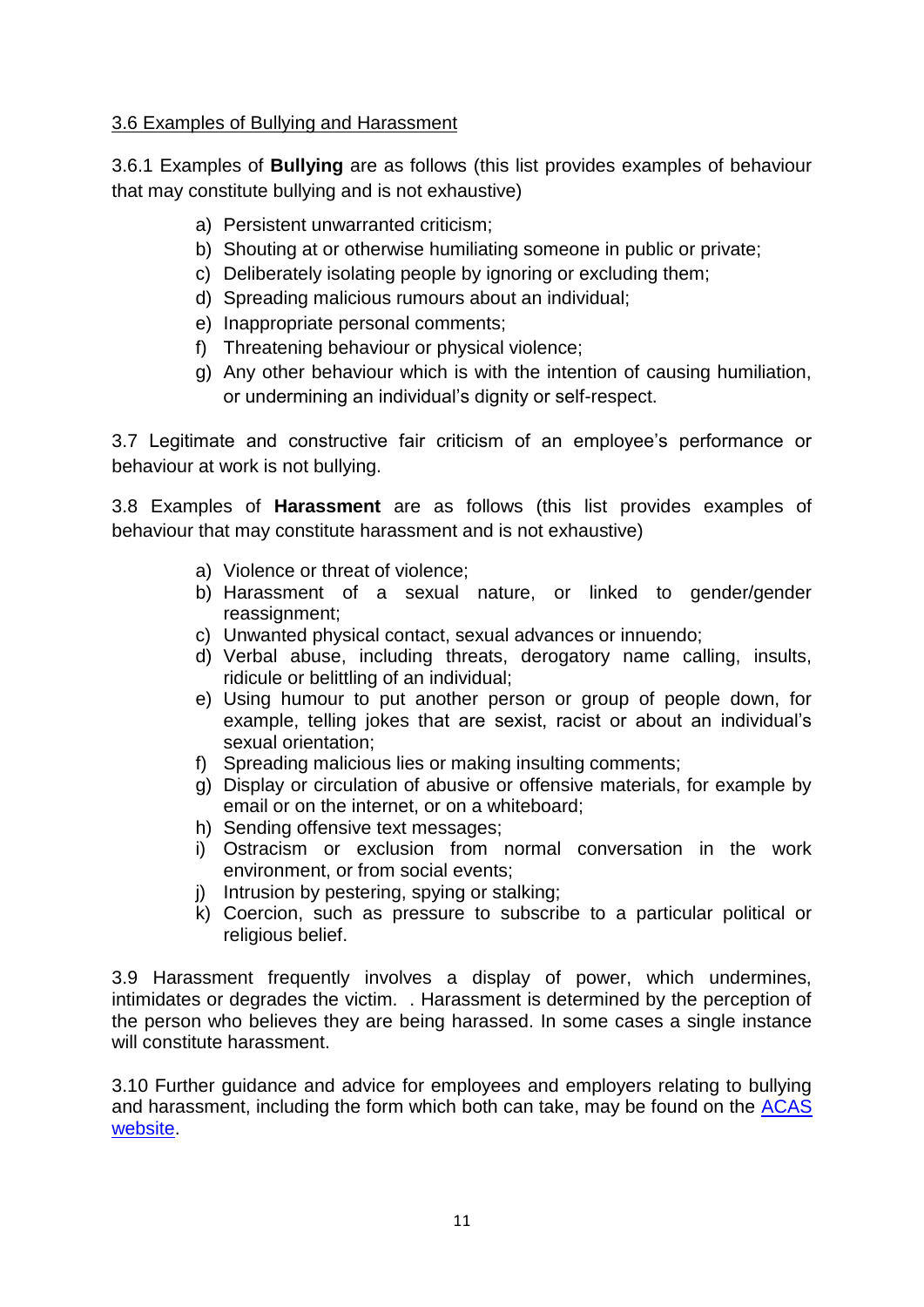#### 3.11 Who might Harass and/or Bully?

Employees can be harassed or bullied by peers, subordinates and managers. Harassment and bullying can also occur between people of the same sex, sexuality, race, religion or belief etc. In practice however, there are often differences (actual or perceived) between the harasser and the victim. In addition, experience shows that the risk of harassment is increased for employees who are, or are perceived to be, less powerful in the workplace.

#### <span id="page-11-0"></span>**Informal Resolution of concerns**

3.12 It is hoped that the overriding principle of this policy, in terms of informal resolution in the first instance, can be adhered to wherever possible when dealing with any grievance relating to alleged bullying and/or harassment.

3.13 If you believe you are being harassed and/or bullied you should do the following:

- 3.13.1 Tell someone else about it, but ideally your line manager. If the behaviour you are experiencing is from your manager, then you can speak to their line manager or alternatively to a member of the Human Resources team or a Trade Union representative (if you are a member). If you are feeling uncomfortable about a situation and are not sure if it is harassment or bullying, it will normally help to talk to someone about it;
- 3.13.2 Keep a written record of the offending behaviour. Write down the dates, times and places when events occurred and what was said or done. If anyone else witnessed any of the instances make a note of whom it was.
- 3.13.3 Make it clear to the person who you believe is harassing or bullying you that their behaviour is unwelcome and that you want it to stop. In most cases, once the person knows that her/his behaviour is unwelcome, they will stop.

3.14 Where a case is resolved informally no written records will be kept on the complainant's personnel file or that of the person(s) being complained about, nor will any disciplinary action be taken against the person(s) complained about.

3.15 Outcomes that may be achieved in cases where concerns are resolved informally include:

- a) A letter of apology;
- b) A face to face apology;
- c) A mediated solution regarding the future working relationship;
- d) A request for the working environment to be changed;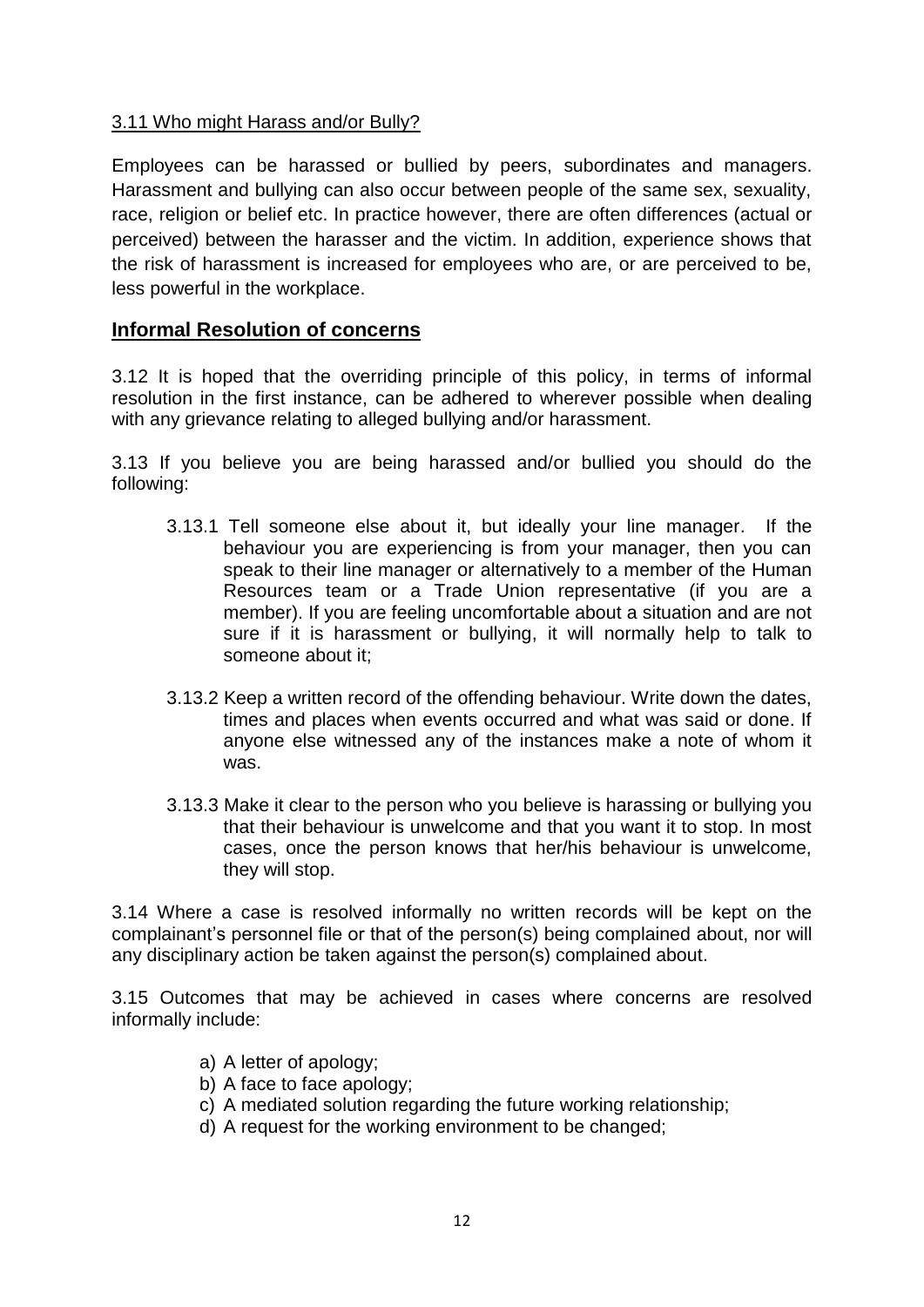e) Relocating the complainant if this is their wish. (N.B. the person being complained about cannot be relocated without their consent at the informal stage).

#### <span id="page-12-0"></span>**Formal procedure**

3.16 Any employee, or group of employees, has the right to raise a formal grievance in respect of alleged bullying and harassment. Such a grievance will be addressed in accordance with the formal procedures set out in Section 2 and Appendix 3 of this policy.

3.17 In line with paragraph 2.7 of this policy, any employee who wishes to progress matters to the formal stage of the grievance process in respect of alleged bullying and harassment is required to provide as much detail as possible about the grounds for their grievance, using the [Grievance Pro-forma](http://intranet4cafcass/departments/Documents/HR/Policies%20and%20Procedures/Employee%20Relations/Formal%20Greivance%20and%20Dignity%20at%20Work%20Submission%20Proforma.pdf) attached to this policy. The purpose of this is to ensure that as much relevant information as possible is provided at the outset, to enable the process of resolution. Based on the information provided in the Grievance Pro-Forma, a formal investigation will be undertaken in line with the procedures described in [Appendix 3,](#page-36-0) prior to a formal grievance meeting being convened.

#### **Counter Allegations**

3.18 Where, following a complaint of bullying or harassment against an individual, that individual then makes a counter allegation against the complainant, the investigating officer will consider the counter allegation as part of their investigation of the initial complaint.

#### <span id="page-12-1"></span>**Responsibilities with regards to Dignity at Work**

3.19 Responsibilities of Managers – In seeking to prevent dignity at work complaints from arising and in order to deal with them quickly and effectively when they do arise, managers have a responsibility to ensure the following:

3.19.1 A work environment that is free from any discrimination, bullying and/or harassment;

3.19.2 Any such behaviour is swiftly and resolutely challenged / addressed;

3.19.3 Any complaints about the infringement of an individual's dignity at work are treated seriously; any evidence is obtained and promptly assessed so that appropriate action can be taken as soon as possible if required;

3.19.4 Appropriate support is in place for all members of staff affected by complaints, including those against whom a complaint has been made, whilst requisite investigations are undertaken; this should include alternative arrangements for line management where this is deemed appropriate and feasible by Cafcass as the employer;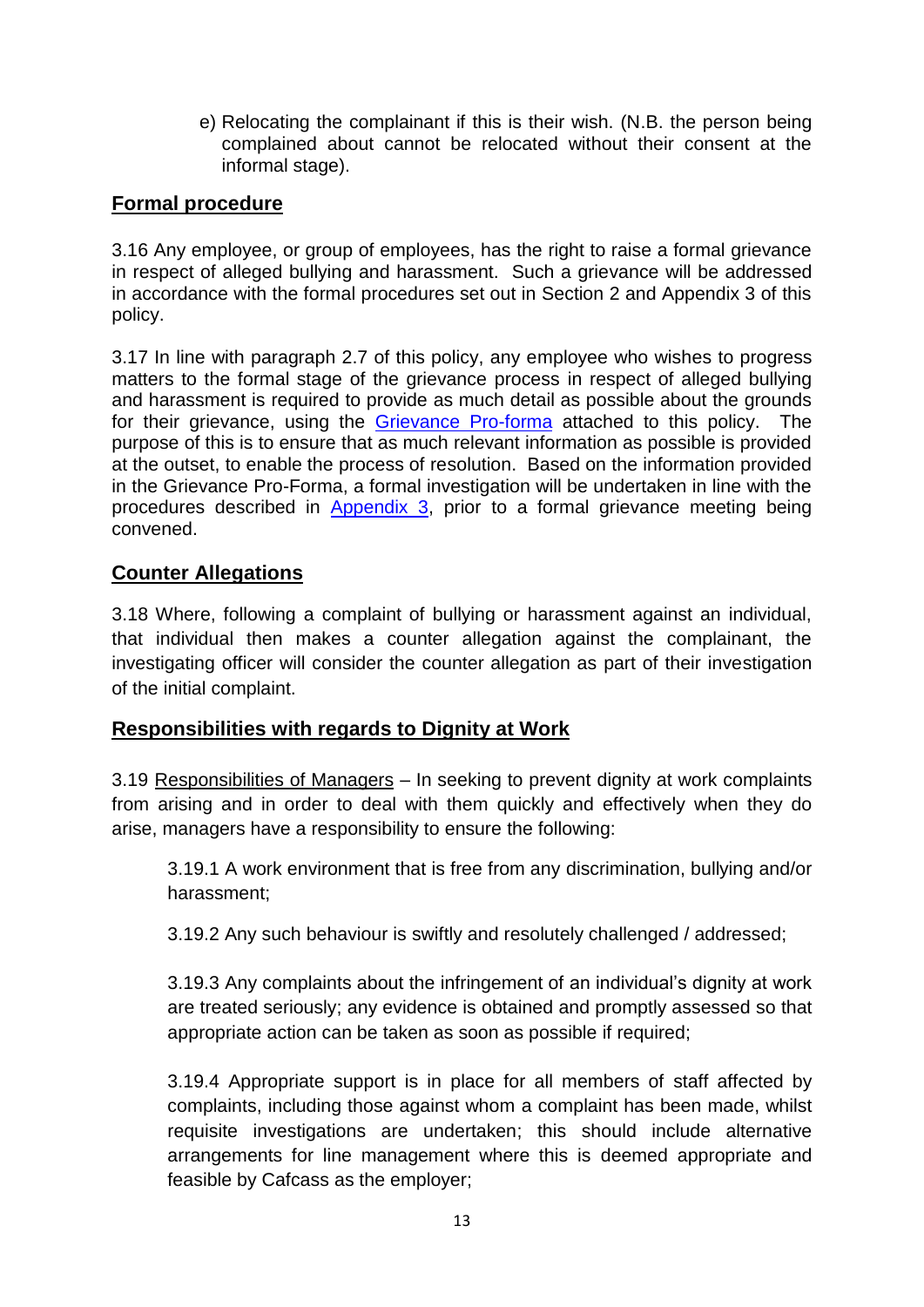3.19.5 Attempts are made to resolve complaints at the lowest appropriate level of formality, contingent upon the circumstances;

3.19.6 Timelines set out in the procedures are observed, unless there is agreement by both the employee and Cafcass to set them aside;

3.19.7 Any task, action or outcome from a formal or informal resolution procedure is properly implemented, monitored and/or reviewed, where the manager is tasked with doing this. It is recognised that normal working relationships may take some time and careful management to be rebuilt following a formal or informal resolution procedure. It is anticipated that the resolution procedure will address the necessary steps to be taken postprocedure in terms of conciliation. However, managers need to be mindful of their role in this and may need to consider whether a meeting is required with the relevant employees (involving HR and Trade Union colleagues as necessary and appropriate) in order to look at, for example:

- a) The need for ongoing / future review
- b) Specific Learning and Development / Training
- c) Internal / external support mechanisms to facilitate positive working relationships

3.19.8 No form of victimisation is allowed to occur following the outcome of an informal or formal resolution to concerns around bullying and/or harassment. Victimisation occurs when a person is treated less favourably than another person because s/he has referred to or has asserted their rights under a relevant statutory provision / protected characteristic, or has raised a complaint under Cafcass procedures. This would include anyone raising a complaint or bringing a claim under the legislation/procedures, acting as a witness in any procedures brought by another employee, or being involved in Trade Union activities.

3.19.9 No pressure is exerted on an individual to raise a formal complaint where they have no desire to do so. However it is the responsibility of a manager to take appropriate steps if they witness bullying or harassing behaviour towards an employee, or if such behaviour is independently witnessed and reported to them by another employee.

#### 3.20 Responsibilities of all Employees – Employees have a responsibility to:

3.20.1 Ensure that they challenge discrimination, bullying and/or harassment, and report such behaviour to their line manager (or another line manager if appropriate) in order to promote an inclusive and safe working environment;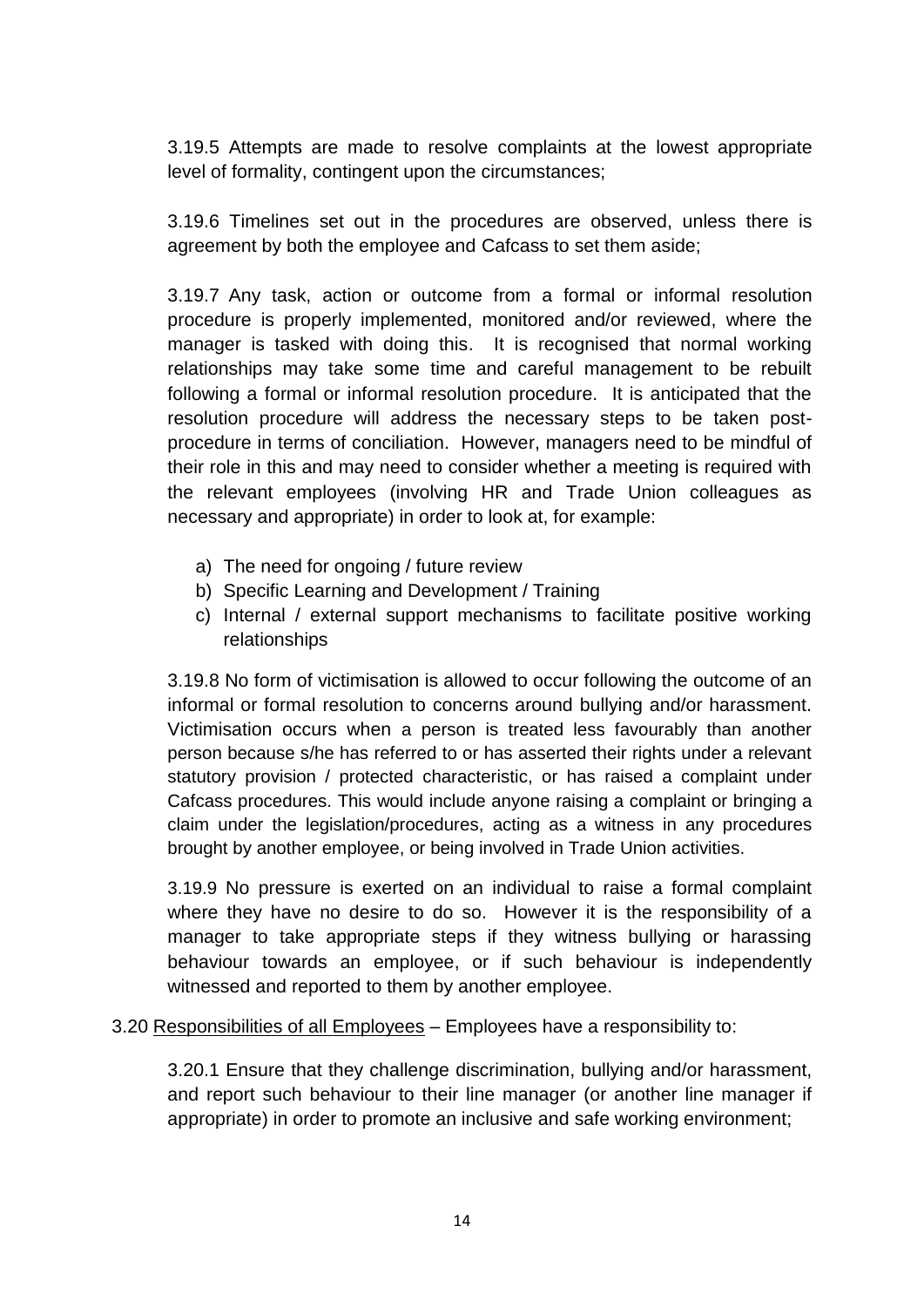3.20.2 Be aware of their own behaviour and conduct and the impact that it can have on others in the workplace;

3.20.3 Talk in confidence to any colleague who may wish to discuss their concerns about being bullied or harassed and encourage them to follow the guidance and processes outlined in this policy.

#### <span id="page-14-0"></span>**Bullying and Harassment by service users**

3.21 Cafcass is committed to ensuring a safe working environment for its staff, who provide difficult front-line services and who need to work in an atmosphere and environment that is respectful (to and by all concerned) and free from any form of harassment, abuse or violence. It is recognised that on occasions the Complaints process can be used to bully and/or harass Cafcass employees; Cafcass adopts a zero-tolerance approach to any such abuse of the complaints procedure. Cafcass will not tolerate acts of bullying and/or harassment, or any other form of abusive behaviour towards its employees by service users, stakeholders or any other member of the public. Notices to this effect will be displayed in each Cafcass office, for the attention of all staff and visitors. Guidance on dealing with any issues of bullying, harassment or other types of abusive and/or threatening behaviour can be found on the Cafcass intranet, within the [Guidance on Managing Unacceptable](http://intranet4cafcass/departments/Documents/Forms/AllItems.aspx?RootFolder=%2fdepartments%2fDocuments%2fCustomer%20Services&FolderCTID=0x012000FF7D350F45522947819D35D3CAA7E677)  [Behaviour.](http://intranet4cafcass/departments/Documents/Forms/AllItems.aspx?RootFolder=%2fdepartments%2fDocuments%2fCustomer%20Services&FolderCTID=0x012000FF7D350F45522947819D35D3CAA7E677)

## **Key Contacts**

3.22 **Trade Unions** - Trade union representatives are able to offer support and advice to any of their members who may have a concern about possible bullying and/or harassment. Cafcass encourages all trade union members who may have such concerns at any time to speak to their trade union representatives. Cafcass will continue to work in partnership with its trade unions to maintain a working environment and culture characterised by inclusion, dignity and respect.

3.23 Cafcass is committed to working in partnership with the Trade Unions to raise awareness and tackle any issues of bullying and harassment that might arise. It is recognised that stress in the workplace can contribute to a break down in dignity and respect; Cafcass and its Trade Union partners are committed to continued jointworking and consultation to address ways of tackling and avoiding work-related stress.

3.24 **Human Resources** - Any employee who is concerned about possible bullying and/or harassment by or towards another colleague, is encouraged to speak to their line manager in the first instance. However they can, should they so wish, also raise their concerns with their local HR colleague, who will be able to provide advice and support, as well as ensure that appropriate further steps are taken to address the situation. The [HR Contact list](http://intranet4cafcass/departments/hr/Pages/Contact-HR.aspx) is available via the Cafcass intranet.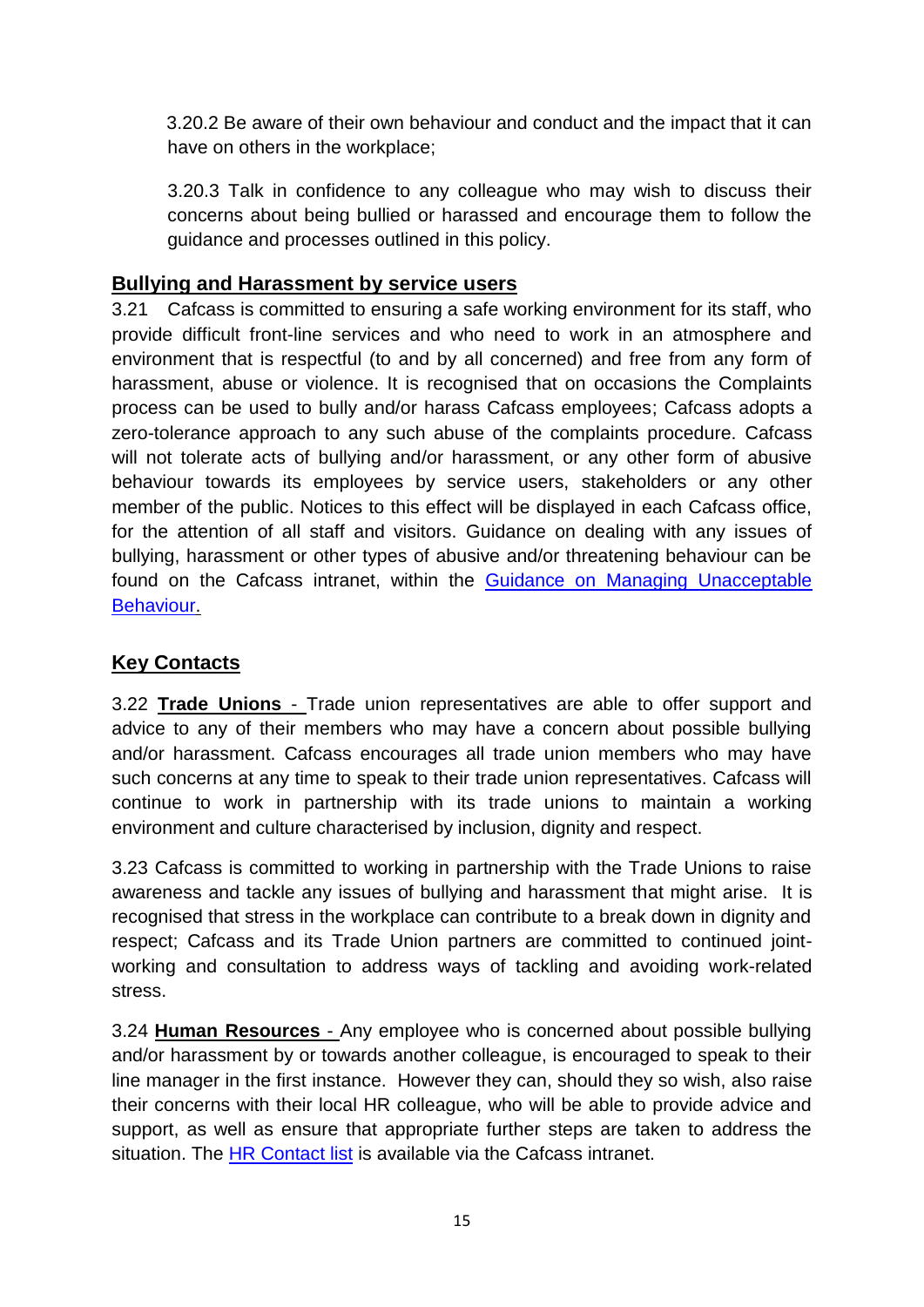## <span id="page-15-0"></span>**Section 4 – Performance Capability Overview**

4.1 Maintaining acceptable and effective standards of performance amongst all staff is crucial in ensuring that a high quality of service is provided to children and families at all times. Cafcass will encourage and support staff to achieve their best possible performance at work. Where performance is perceived to drop below the expected standard this will normally be raised informally with the employee concerned by the relevant manager at the earliest opportunity, with a view to identifying the reasons for this and putting supportive remedial measures in place as swiftly as possible. In most circumstances performance issues should be addressed and resolved through the normal performance management processes, including day-to-day situational supervision, regular performance and learning review (PLR) and the use of supervision tools in line with the [Cafcass Supervision Policy.](http://intranet4cafcass/departments/Documents/HR/Policies%20and%20Procedures/Supervision%20policy%202012.pdf)

4.2 Where there are serious and/or long-term performance concerns, Cafcass reserves the right to address these concerns in a Formal Procedure. The employee concerned has the right to be represented at all stages of this procedure by a Trade Union representative or accompanied by a work colleague, and shall be advised of this at every stage in the procedure.

#### <span id="page-15-1"></span>**Formal Procedure**

4.3 The Line Manager will arrange a formal meeting with the employee concerned at the earliest opportunity, once the decision has been made to progress matters to the formal stage of the procedure. At this point it will be expected that efforts will be made to identify a mutually convenient date for the formal meeting, when the employee is able to be represented by either a Trade Union representative or work colleague.

4.4 The employee will be invited by letter to attend the meeting; the letter will also set out the specific detail of the performance concerns to be addressed. The evidence to substantiate these performance concerns will also be provided and the employee notified of their right to be accompanied by a chosen colleague or Trade Union representative.

The objective of the formal meeting will be for the manager to:

4.4.1 Explain precisely which required standards of performance have not been met and in what way, and provide evidence to support this assessment;

4.4.2 Provide an opportunity for the employee to respond to what is regarded as the below-standard performance and to ask the manager any questions they may have about the situation;

4.4.3 Discuss supportive remedial measures with the employee, such as additional training, mentoring or supervision;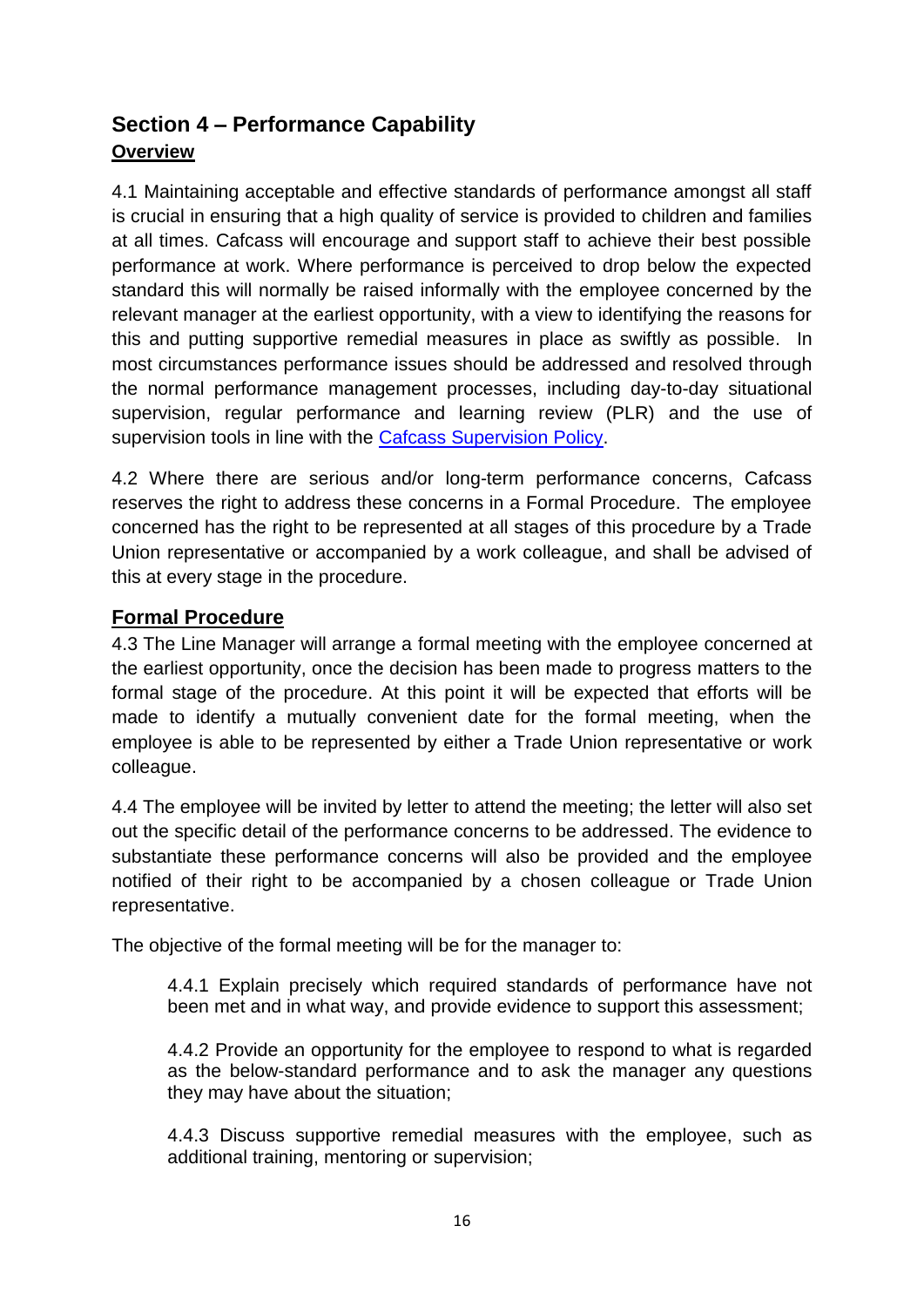4.4.4 Set agreed targets for improvement, a realistic timescale for their achievement and a date for a formal review meeting at the end of the improvement period (this will normally be a period of between 4 and 6 weeks);

4.4.5 Implement a [Performance Improvement Plan](http://intranet4cafcass/departments/Documents/HR/Management%20Guidance/Supervision/Performance_Improvement_Plan.doc) (PIP) that will detail the specific, measurable, achievable, realistic and time-bound (SMART) objectives to be achieved by the employee and the timescales in which these improvements need to be achieved. The PIP will also set out the evidence that it has been agreed will be required to show that the employee's performance has improved;

4.4.6 Decide the specific support that will be given to the employee during the formal improvement period e.g. any specific training and development, coaching and/or mentoring required.

4.5 The performance of the employee will be monitored and reviewed by the appropriate manager regularly throughout the formal improvement period, in line with the provisions of the PIP. The employee has a shared responsibility, with support from their Trade Union representative where necessary and applicable, to bring to the attention of their manager any issue(s) which arise during the improvement period if they believe these may impact upon their ability to achieve the improvement objectives. Such issues must not be left unstated by the employee until the end of the improvement period.

4.6 Depending on the circumstances it may be necessary, during the formal improvement period, for the manager to convene a further interim meeting with the employee to discuss and agree adaptations or amendments to the detail of the PIP if there is an objective justification for this. This may also be appropriate where the employee or their Trade Union representative has raised any issues that require consideration during the formal improvement period.

4.7 At the formal review meeting, the manager will consider the performance of the employee throughout the formal improvement period, taking into account all evidence which has been gathered. The employee will have a full opportunity to contribute to this meeting and to make their case in respect of their performance, perceived level of improvement and any other issues they regard to be relevant.

4.8 At the end of the meeting the manager will decide on one of the following courses of action:

4.8.1 End the formal procedure and return to normal performance management arrangements;

4.8.2 Extend the formal improvement period and redefine the details of the PIP if required;

4.8.3 Convene a formal performance capability hearing to consider the employee's continued employment.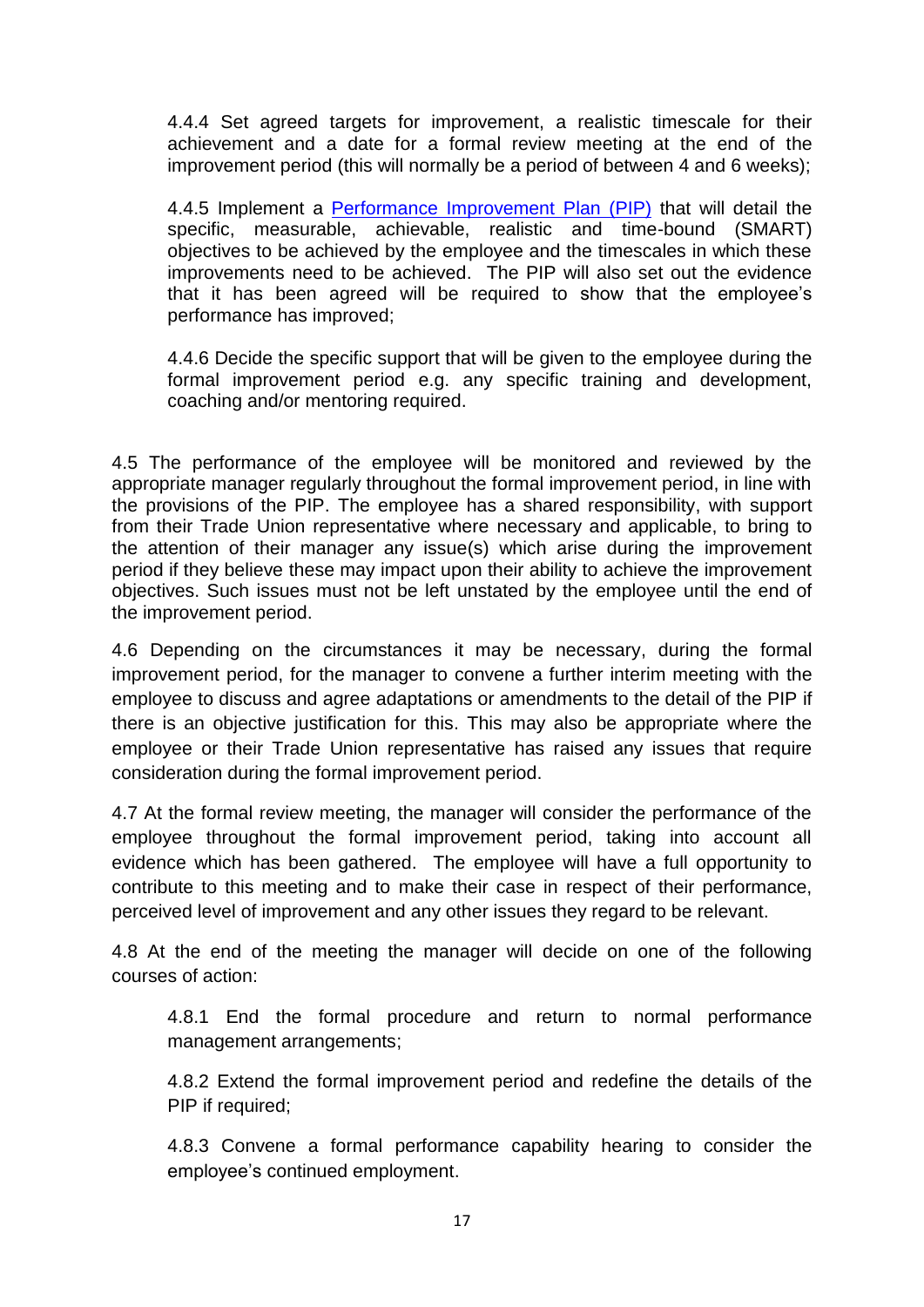## <span id="page-17-0"></span>**Formal Performance Capability Hearing**

4.9 A Formal Performance Capability Hearing will be convened after attempts have been made to restore effective performance through the application of the formal performance procedure and where the employee's manager believes that there is no realistic prospect of the expected improvement in performance being achieved within a further 4 weeks of the end of a formal improvement review period.

4.10 The manager will prepare a detailed report, which s/he will present to the hearing, outlining the detail of the performance concerns, the measures taken to address these concerns and the reasons for bringing the matter to a formal hearing. The report will be shared with the employee no later than 10 working days in advance of the Formal Performance Capability Hearing, in line with the procedures set out at [Appendix 1.](#page-26-0)

4.11 The procedures for a Formal Performance Capability Hearing are consistent with the general procedures for a formal hearing set out in [Appendix 1.](#page-26-0)

4.12 An employee can appeal the outcome of a Formal Performance Capability Hearing. Again, any such appeal will be considered in line with the procedures set out in [Appendix 1.](#page-26-0)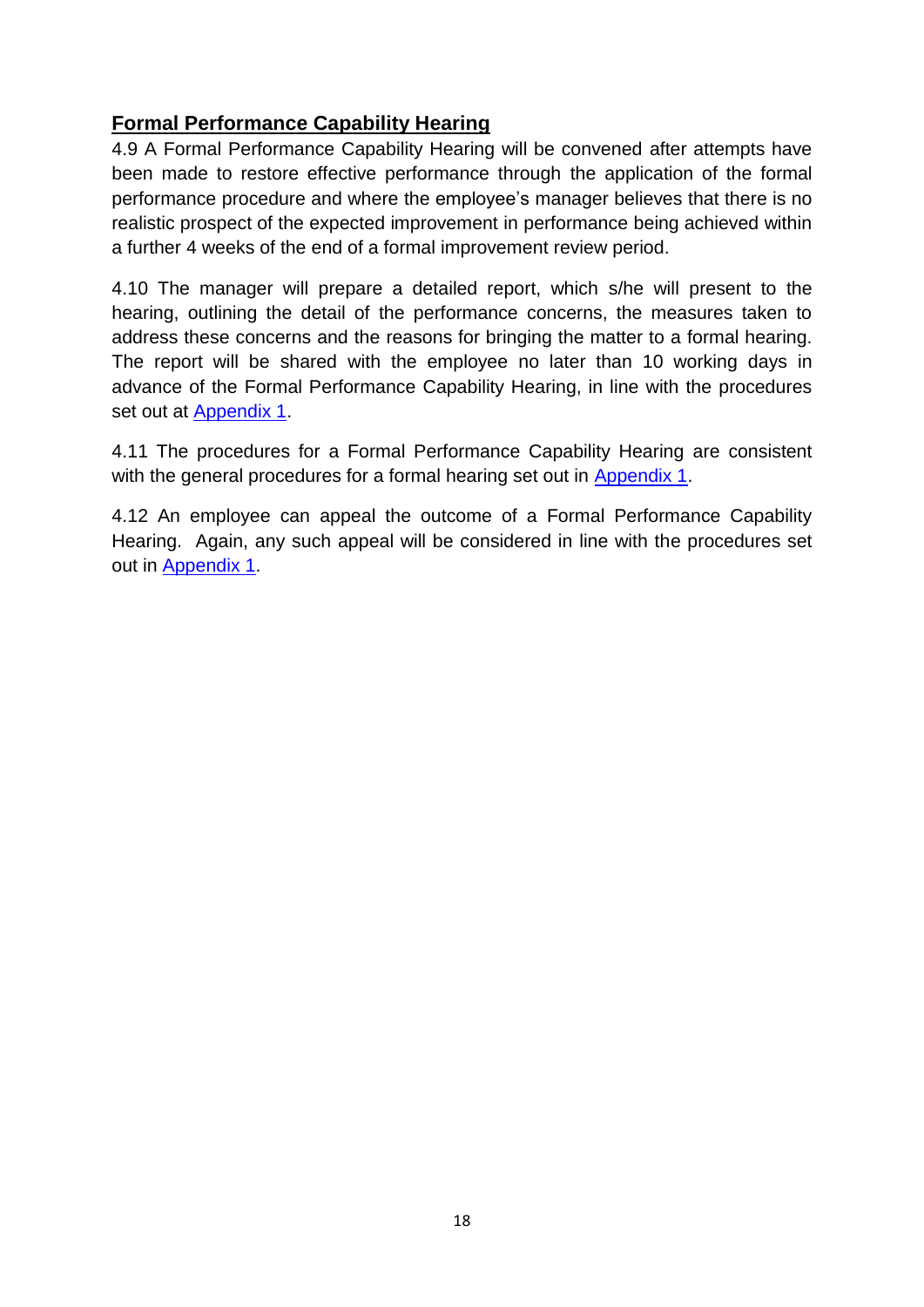## <span id="page-18-0"></span>**Section 5 - Disciplinary Procedure Overview**

5.1 Misconduct may be defined as any conduct and/or behaviour, by an individual or group, which is unacceptable and/or improper and which falls beneath the expected standards of professional conduct and/or behaviour within Cafcass. A nonexhaustive list of examples of misconduct and gross misconduct is set out at [Appendix 2](#page-32-0) of this policy. Consideration must also be given to whether conduct or behaviour has infringed any applicable rules on professional standards of conduct laid down by relevant regulatory bodies e.g. Health and Care Professions Council (HCPC).

5.2 Disciplinary procedures may be instigated by an appropriate manager, following an initial assessment of the seriousness of the alleged misconduct. Instigation of formal procedures will normally only be necessary where informal attempts to address and improve unacceptable conduct and/or professional behaviour have been unsuccessful, or in more serious cases where immediate formal intervention is deemed necessary.

5.3 In assessing whether a particular incident should be regarded as misconduct, the nature of the conduct/behaviour, its circumstances and its consequences will be considered. If there is a case of alleged misconduct and it is decided that informal resolution is not appropriate, then the disciplinary procedure should be followed and an investigation should be initiated

5.4 No employee may be dismissed for a first breach of this policy, except in the case of gross misconduct.

5.5 At every formal stage in the procedure, employees will be advised in writing of the detail of the concern or allegation against them and will be given a full opportunity to respond. A copy of this section of the policy must be made available to employees entering any formal stage of the procedure. Formal procedures must be conducted by the appropriate level of management. Advice should be sought from Human Resources prior to the instigation of formal procedures.

5.6 Where disciplinary action is being considered against an employee who is a Trade Union representative the normal disciplinary procedure should be followed. However, no action should be initiated until the circumstances of the case have been discussed with a relevant paid official of that Trade Union.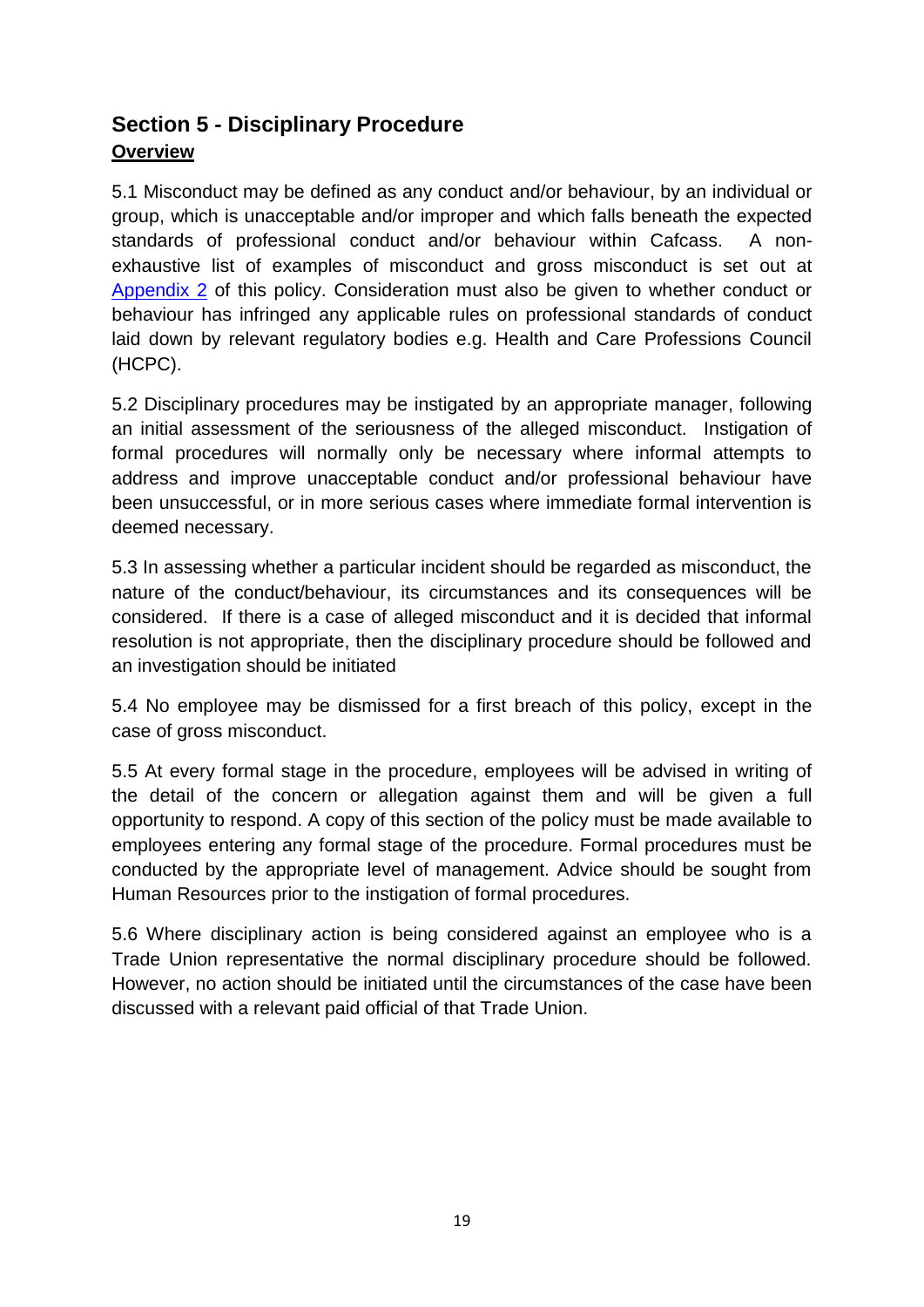#### <span id="page-19-0"></span>**Investigation**

5.7 Where allegations of misconduct or unprofessional behaviour arise, it is important that steps are taken as quickly as possible to investigate the circumstances, prior to any decisions being taken about disciplinary action. The scope of any investigation will be dependent upon the detail and seriousness of the alleged misconduct or unprofessional behaviour and on the extent to which the allegations and any known facts of the case are disputed by the employee.

Where a formal investigation is required, it will be undertaken in line with the procedures set out in [Appendix 3.](#page-36-0) The purpose of an investigation is purely to gather information and to summarise this in the form of a report which will make recommendations about next steps and whether there is a case to answer.

5.8 On receipt of the Investigating Officer's report, if the employee's senior line manager considers that there is a case to answer of misconduct, a disciplinary hearing will be convened. If the employee's senior line manager, however, considers that there is no case to answer, then s/he will write to the employee to advise her/him of this and to confirm that no disciplinary action will be taken, that the case will be closed forthwith and that no reference to these proceedings will be retained on the employee's personal file.

5.9 There may be certain, specific circumstances where the need for a full formal investigation (and potential subsequent hearing) can be avoided by the issuing of an agreed disciplinary sanction (up to but not including dismissal), where this option is accepted by all parties as a suitable means of resolving the matter in question. Advice must **always** be sought from HR (who will liaise with the appropriate Trade Union representative where the employee is a member of a Trade Union) before any discussion is held with an employee on the possibility of agreeing a sanction without any hearing / investigation etc. This will only be an appropriate option in a limited number of scenarios. Where the employee is a member of a Trade Union, it is vital that a representative of that Trade Union will be notified of the proposal to issue an agreed sanction at the earliest possible stage, in order that they can provide support and advice to their member as required.

It is expected that the level of any agreed disciplinary sanction applied via the above route will take into account, as a form of mitigation, the acceptance of an agreed sanction by the individual, whereby this acceptance clearly reflects their recognition and contrition regarding the misconduct in question, and a desire to resolve matters swiftly and move forward positively.

It is not expected that the agreed sanction option will become routine as an alternative to the formal investigation process. The agreed sanction route may not be used for the same individual more than once.

It is crucial that the agreed sanction route reinforces the importance of learning and reflection in dealing with issues of misconduct, in the same way that the formal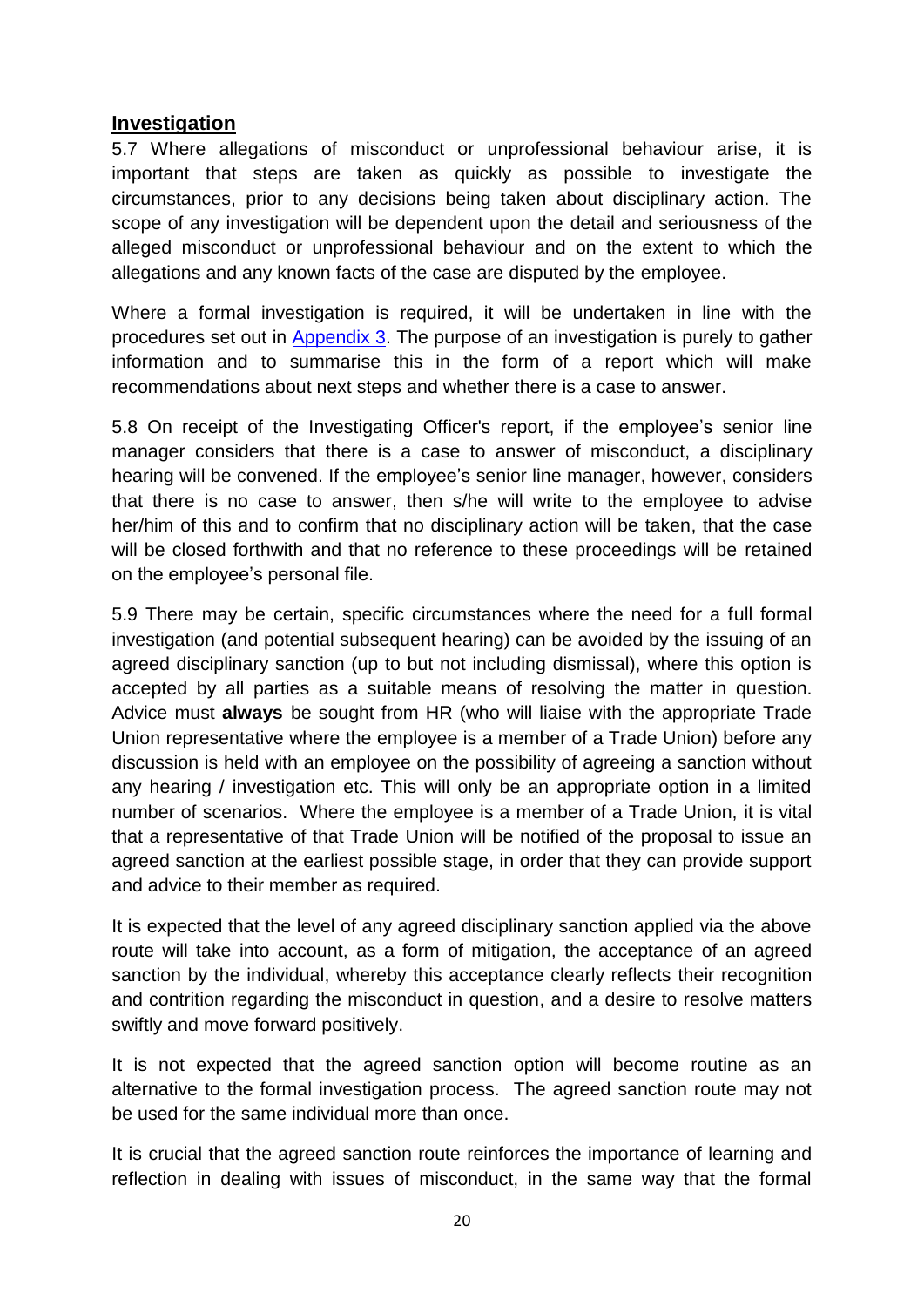investigation route does; this can help to prevent further occurrences of the same or similar misconduct. To this end the number of cases and appropriate detail of the issues resolved via the agreed sanction route will be recorded on iTrent in order to facilitate reporting to ensure that option is being utilised effectively and proportionately.

#### <span id="page-20-0"></span>**Suspension**

**.** 

5.10 Advice must always be sought from Human Resources before suspending an employee.

5.11 There may be occasions when it is necessary and appropriate to suspend an employee, either at the outset or during the course of an investigation or subsequent disciplinary process<sup>2</sup>. In such circumstances the employee will be suspended on full pay. Any decision to suspend an employee will be taken by a Senior Manager at Head of Service level or above.

5.12 The following may give rise to consideration of suspension (this list is not exhaustive):

5.12.1 Alleged misconduct so serious that it may constitute Gross Misconduct, which could lead to dismissal; and/or

5.12.2 Where there is a potential risk if the employee were to remain in the workplace. This may include (but is not limited to) a risk to the employee themselves, other employees, service users and/ or any stakeholder of Cafcass. Such a risk could, for example, be associated with health, safety, wellbeing, safeguarding, organisational reputation or financial risk; and/or

5.12.3 The course of an investigation and / or another formal process may be prejudiced or hindered by the continued presence of the employee in the workplace; and/or

5.12.4 Where illegal or other acts committed (or allegedly committed) outside of the workplace give rise to concerns regarding an employee's honesty or integrity, their suitability to work in a social care or children's safeguarding capacity, or where these acts have the potential to bring Cafcass into serious disrepute.

5.13 Any period of suspension will be kept to an absolute minimum. Suspension will only be imposed after careful consideration and will be reviewed regularly in order to ensure that it remains necessary; the suspended employee will be kept informed regarding the continued need for their suspension and the reasons for this. Any

 $2$  There may be other circumstances where suspension is deemed necessary and appropriate, e.g. on personal or collective Health, Safety and Wellbeing grounds or in respect of serious performance incapability, in which case the provisions of this section will apply accordingly.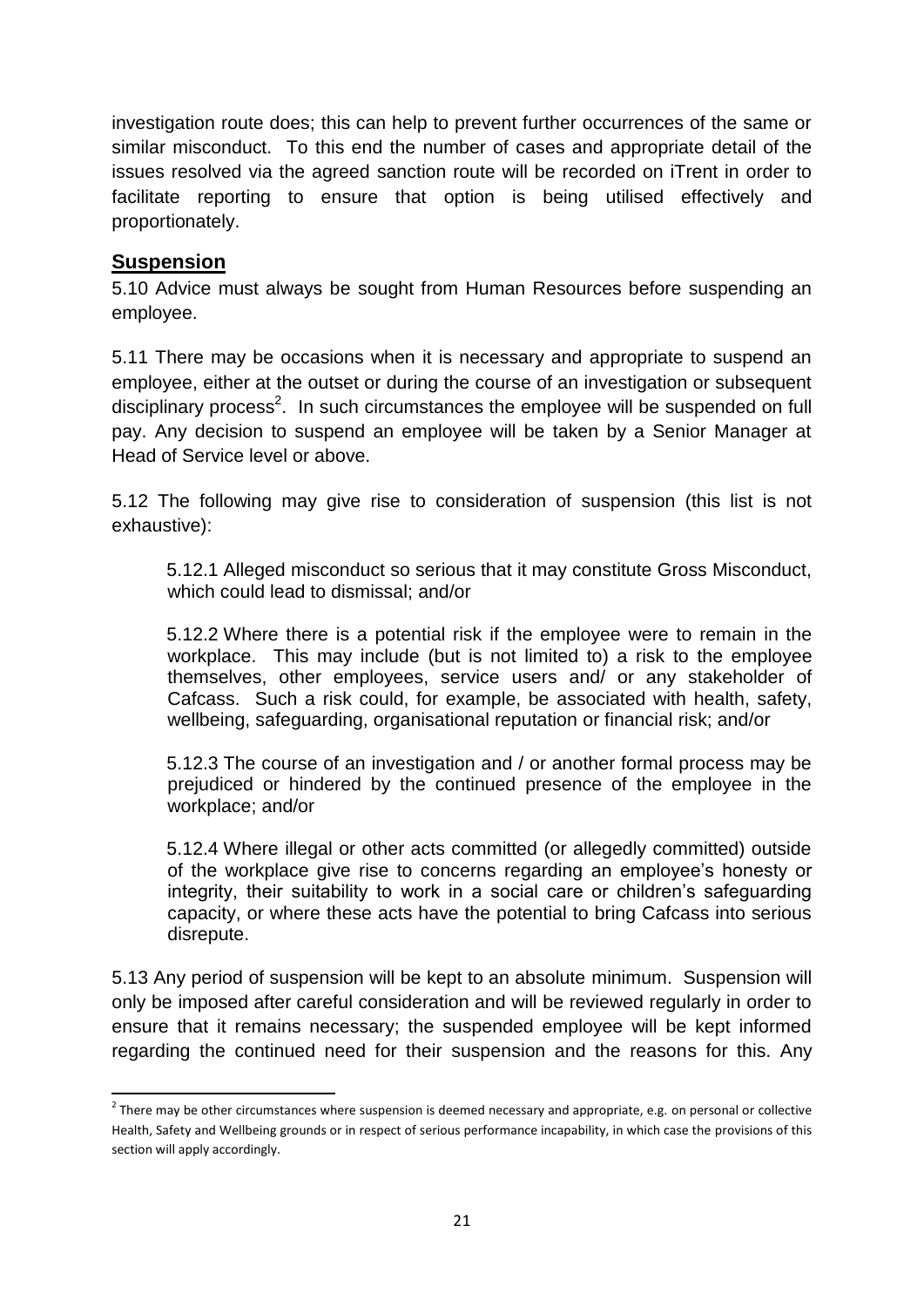suspension will be imposed without prejudice to the outcome of any subsequent investigation or process and is not a form of disciplinary action.

5.14 Where suspension of a Trade Union representative becomes necessary, a paid official of the relevant Trade Union will be notified, before the suspension takes effect. The suspension of a Trade Union representative is a serious step and should normally only be undertaken following consultation with a senior member of the Human Resources Team, i.e. Director of HR & OD or Senior HR Manager, and/or the Cafcass National Service Director.

5.15 The suspended employee will be written to as soon as possible after the suspension has taken effect, setting out the reason(s) for the suspension and the next steps in the procedure to follow. A copy of the letter of suspension will be sent to the Director of HR and Organisational Development.

5.16 During any period of suspension, the suspended employee must treat the matter in the strictest confidence and will be required to refrain from all of her/his Cafcass duties. S/he should not discuss the situation leading to her/his suspension with any colleagues. The suspended employee will not be allowed to enter any Cafcass premises during the course of their suspension, unless s/he has the express permission of her/his senior line manager or another appropriate senior manager to do so. It will be normal practice for a suspended employee also to have their IT and Cafcass Blackberry / mobile phone accounts temporarily suspended for the duration that they remain suspended. Where this occurs, supervised access to the IT system may subsequently be necessary and will be provided to the suspended employee, where they need to acquire information directly relevant to the disciplinary proceedings for preparation of their case. If such information can be accessed on their behalf by another appropriate Cafcass employee, and forwarded to them, then this option should be explored in advance of supervised access to the IT system being agreed.

5.17 An employee who is suspended will be expected to make themselves available to attend any meetings in relation to an on-going investigation or subsequent disciplinary process, including any formal disciplinary hearing that may be convened.

5.18 If, during any period of suspension, an employee wishes to make a new request for annual leave in order to take a holiday, s/he must contact her/his line manager in the normal manner in order to do so. Any annual leave arrangements which have already been booked and authorised previously, but that fall during a period of subsequent suspension, will usually be honoured by Cafcass. If an employee wishes to cancel any such pre-booked leave, rather than utilise it during a period of suspension, they have the option to do so. If an employee becomes ill during a period of suspension, s/he must notify their line manager in the usual way. Any period of sickness will override suspension and must therefore be accurately recorded on iTrent.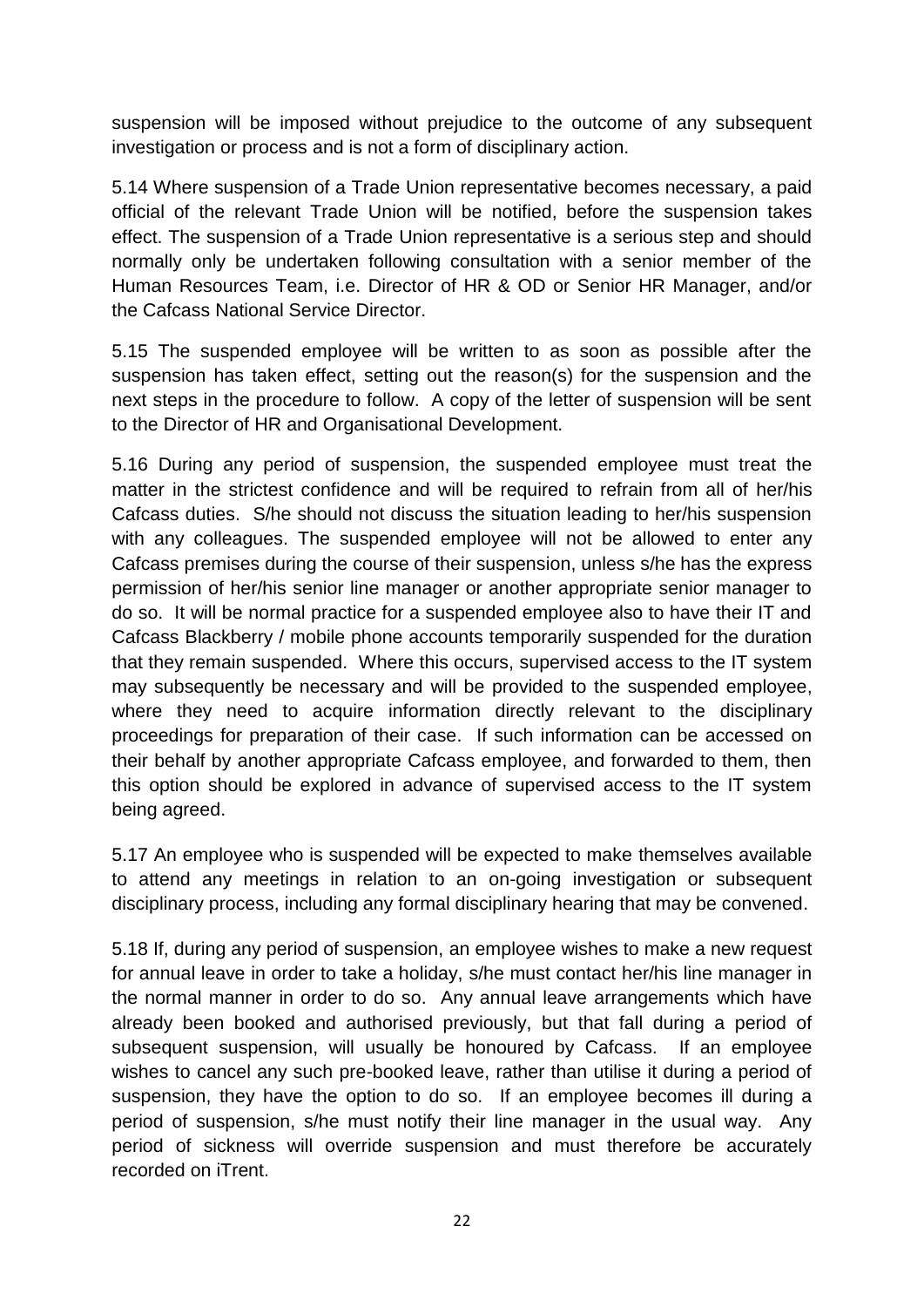5.19 Any employee who is suspended remains bound by the terms of their contract of employment in relation to undertaking any other work outside of Cafcass. The normal expectation will be that an employee who is suspended will not undertake any other form of employment outside of Cafcass for the duration that they remain suspended. If, however, an employee does wish to undertake any other form of work during a period of suspension, they will be required to inform Cafcass of this prior to commencing that work, in order that any conflict of interest or potential risk (to the employee or to Cafcass as an organisation) can be properly assessed and managed in the usual way.

5.20 Where the suspended employee has been appointed either by or for the Court as a Family Court Adviser, Cafcass may take the additional steps, as set out in [Appendix 4](#page-38-0) of this policy, to notify the court of the situation.

5.21 It might be necessary for Cafcass to notify the HCPC, at the point of suspension, if allegations of misconduct which form the grounds for suspension satisfy the HCPC standards of acceptance for a fitness to practise referral and if registration of the HCPC is a requirement of the employee's post. Advice will be sought by Cafcass from the HCPC, prior to making any fitness to practise referral, in order to ensure that any such referral (and the timing of it) is appropriate. If, after suitable consideration of the circumstances and advice received from the HCPC, such a referral is not deemed appropriate at the point of suspension, Cafcass shall retain the right to make a referral at any subsequent point in the procedure, as necessary and appropriate. Any fitness to practise referral to the HCPC regarding a Cafcass employee will only be made following consultation with a senior member of the Human Resources Team, i.e. Director of HR & OD or Senior HR Manager, and/or the Cafcass National Service Director.

#### <span id="page-22-0"></span>**Representation**

5.22 In line with the general provisions of this Policy, employees are entitled to be represented at all stages of this formal procedure by a Trade Union representative, or supported by a work colleague should they so wish; they will be advised of this in writing at each stage of the procedure. It will not be appropriate for an employee to be accompanied by a work colleague who may also be interviewed as part of the investigation or who may become the subject of parallel or related proceedings.

5.23 Cafcass will not be responsible for bearing any costs incurred by an employee in seeking or obtaining their right to representation or advice.

5.24 All reasonable efforts will be made by Cafcass to engage with an employee's Trade Union or work colleague in order to agree the date, time and suitable location for any formal meeting/ hearing.

5.25 Should an employee's Trade Union representative or chosen work colleague be unavailable to attend a formal meeting or hearing the employee shall have the right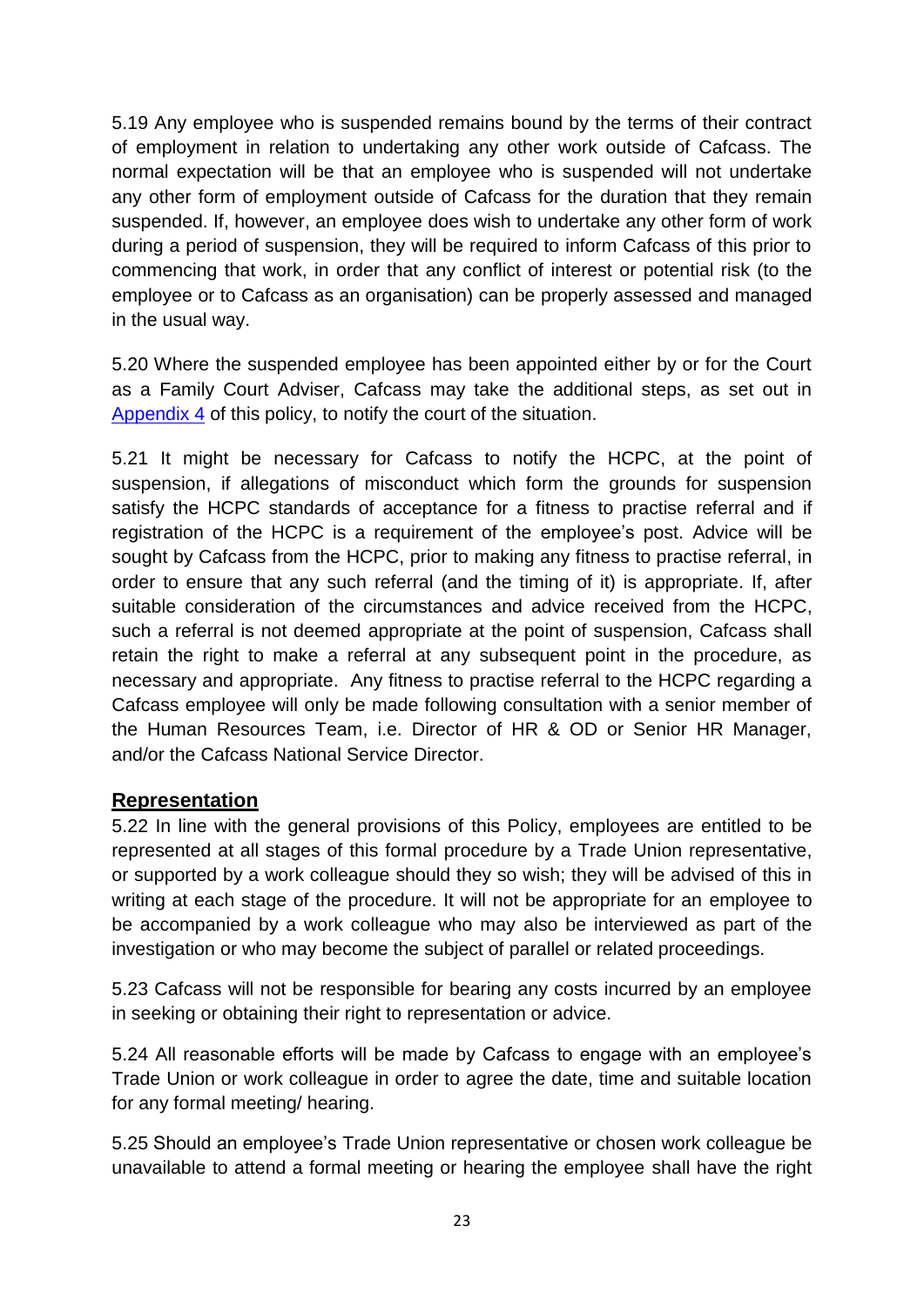to request that the meeting / hearing should be re-arranged at a later date, normally within 10 working days of the original date.

## <span id="page-23-0"></span>**Child protection or Criminal Proceedings**

5.26 Where an employee is involved in a child protection investigation, police investigation or criminal proceedings, Cafcass reserves the right to conduct its own separate internal investigation where appropriate. Advice from Human Resources should always be sought regarding such matters, before any steps are taken, in order to ensure that any internal Cafcass investigations or processes do not compromise or otherwise adversely affect such external investigations, nor prejudice any individuals concerned.

5.27 While involvement in the above, outside the context of Cafcass employment, will not automatically lead to formal disciplinary action, the manager of the employee involved will consider the gravity and nature of the act and its effect on the employee's suitability for his/her work within Cafcass.

#### <span id="page-23-1"></span>**Disciplinary Hearing**

5.28 If the Senior Line Manager decides that a disciplinary hearing is necessary, arrangements shall be made to convene the hearing, which shall be chaired by another appropriate senior manager who has had no involvement in the process to that point. If a possible outcome of the hearing is dismissal, the Chair shall be an appropriate senior manager with authority to dismiss; the list of those post holders is set out in [Appendix 2.](#page-32-0)

5.29 Once the date for the hearing has been set, the Chair of the hearing (or the Human Resources colleague supporting the Chair) shall write to the employee to confirm that they are required to attend. This letter shall set out in detail the allegations that are to be considered at the hearing. The letter shall either be accompanied by the documents to be considered at the hearing, or shall confirm that these documents will be sent to the employee by the deadlines set out in [Appendix](#page-26-0)  [1.](#page-26-0)

5.30 The hearing shall be conducted in line with the procedure for a formal hearing set out in [Appendix 1.](#page-26-0)

5.31 The outcome of the formal disciplinary hearing shall be notified in writing to the employee by the deadlines set out in [Appendix 1.](#page-26-0)

5.32 An employee may appeal the outcome of a formal disciplinary hearing.

#### **Witnesses**

5.33 It will be the responsibility of both the relevant manager and the employee concerned to identify to the Investigating Officer any witnesses who may be able to contribute to the investigation, so that that the Investigating Officer can contact these witnesses and obtain statements from them at the earliest opportunity. The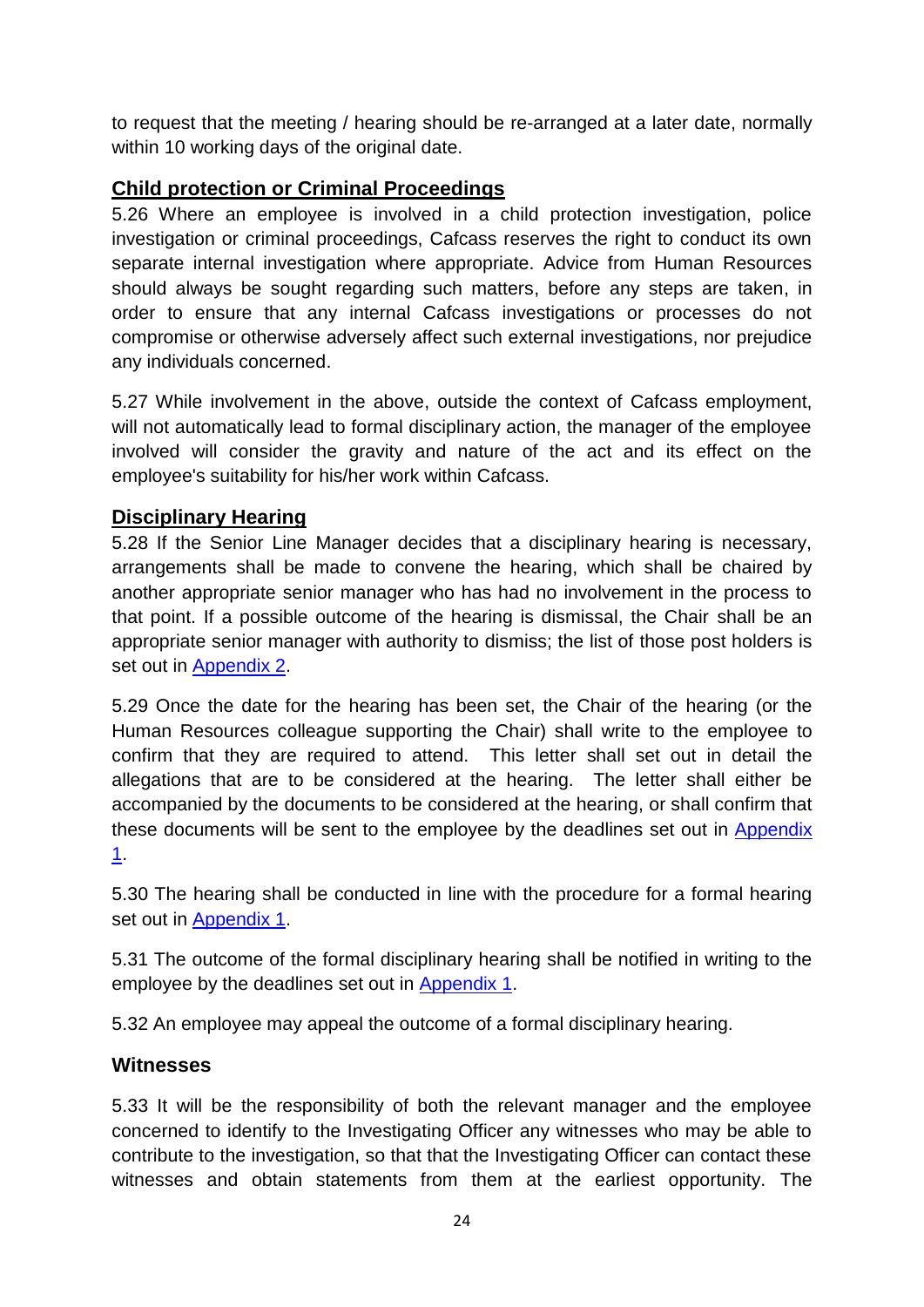Investigating Officer will also have the prerogative to determine for themselves any other person(s) whom they deem relevant to their enquiries and who shall be contacted as a potential witness as part of the investigation.

5.34 Witnesses may be required to attend in person any investigatory meetings or disciplinary hearing that is convened and should be notified of this, in writing, by the Investigating Officer.

5.35 Where a witness is not an employee of Cafcass, it is recognised that s/he cannot be compelled to attend a Hearing. In these circumstances, it is expected that the individual shall be interviewed and a statement taken by the Investigating Officer.

5.36 Where children or vulnerable adults are identified as witnesses, the Investigating Officer should seek appropriate professional advice as necessary regarding the process of evidence collection in sensitive cases. Children and vulnerable adults will not be required to attend any disciplinary hearings.

## **Appeals**

5.37 In order to lodge an appeal against the outcome of a formal disciplinary hearing, the employee must write to the Director of Human Resources and Organisational Development, no later than 10 working days following the date on which they received written notification of the outcome.

5.38 In lodging an appeal, the employee is required to set out the detailed grounds of appeal using the [Appeal Pro Forma](http://intranet4cafcass/departments/Documents/HR/Policies%20and%20Procedures/Employee%20Relations/Formal%20Appeal%20Proforma.pdf) attached to this policy. The appeal will not normally lead to a re-hearing of the case, but will be focused on the specific grounds of appeal and will involve a review of the outcome of the original hearing.

5.39 Arrangements shall be made for the appeal hearing to take place as soon as possible after receipt of the appeal pro forma and in any case no longer than 10 working days after receipt. That may be extended with the agreement of all parties. The appeal hearing will be chaired by an appropriate senior manager, who has had no previous involvement in the procedure.

5.40 If the employee is unable to attend a properly convened appeal hearing and steps to facilitate her/his involvement have been unsuccessful, the Chair of the appeal may choose to hear the case in her/his absence,

5.41 In addition to the documentation presented to the original disciplinary hearing, the Chair of the appeal hearing shall also consider statements of case, which shall be submitted by both the employee and the Chair of the original disciplinary hearing. Both parties shall submit their statements of case to the Chair of the appeal hearing no later than five working days before the date of the hearing. The statement shall include the facts of the case; for the Chair of the original disciplinary hearing this will include the basis for their determination. For the employee this will mean an explanation of their grounds of appeal and, where appropriate, any mitigating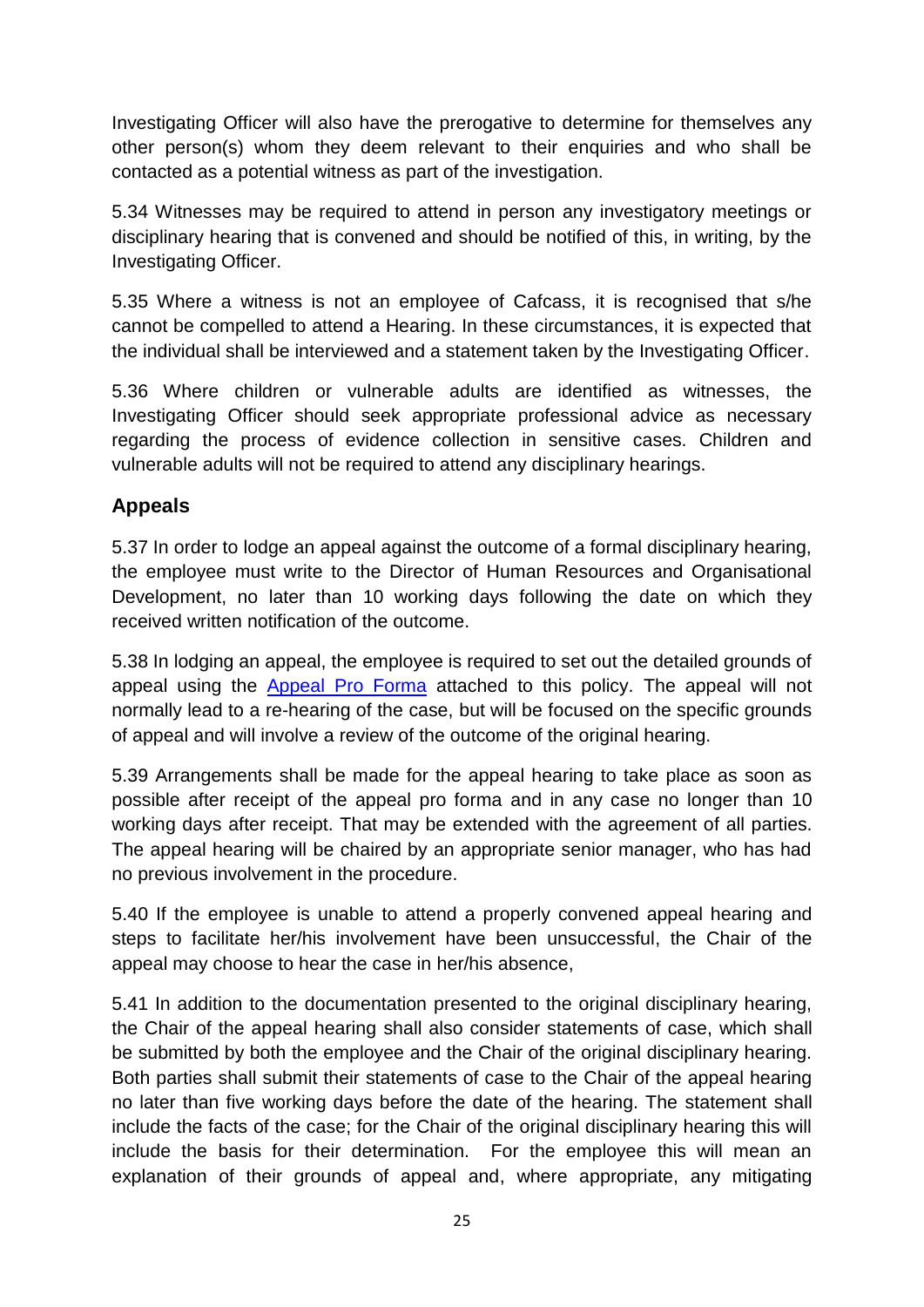circumstances they wish to highlight. The appeal pro forma alone shall not be considered sufficient to constitute the employee's statement of case.

5.42 Any decision about the admissibility of new evidence for consideration at an appeal hearing will rest solely with the Chair of the appeal hearing, whose determination will be final.

5.43 The outcome of the appeal hearing will be notified in writing to the employee by the deadline set out in [Appendix 1.](#page-26-0)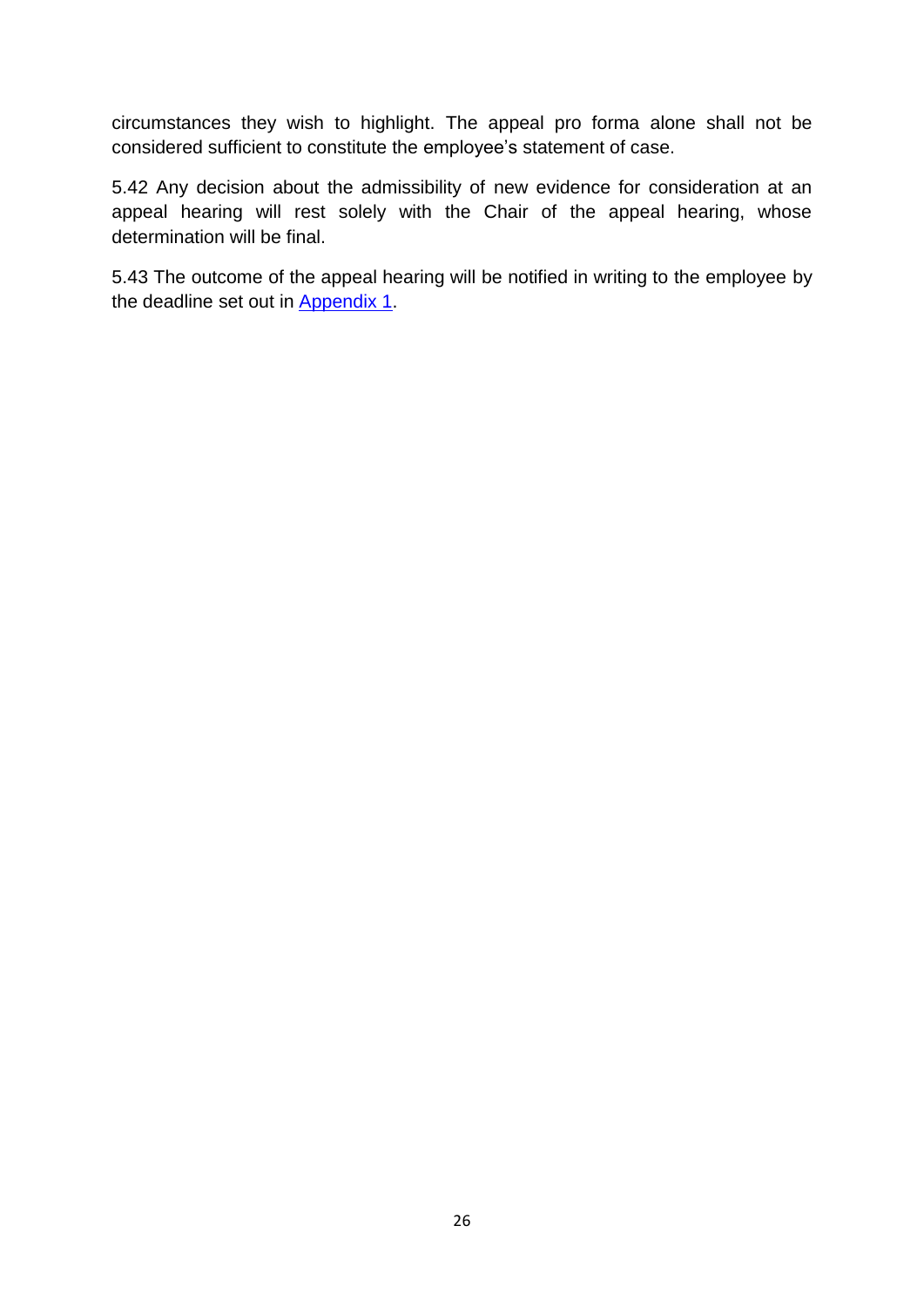# <span id="page-26-0"></span>**APPENDIX 1 – Formal Hearing and Appeals Procedures (Disciplinary and Performance Capability)**

#### **General principles**

- 1. Once the need for a formal hearing / appeal has been determined, arrangements shall be made for it to take place without undue delay. **A minimum of 15 working days' notice** will be provided for any formal hearing. The date for the hearing will be agreed with the Trade Union representative in line with the overarching principles of this policy.
- 2. All papers for consideration at a formal hearing / appeal will be disseminated as soon as practicable, but **not later than 10 working days** in advance of the hearing.
- 3. The employee should provide a copy of any additional documentation, upon which he/she intends to rely, **no later than 5 working days** in advance of a formal hearing / appeal. This should not normally introduce new information which has not previously been presented during the proceedings, unless this information was not previously available.
- 4. Notes will be taken and will be shared with all parties who were in attendance at the hearing / appeal, as soon as possible following its conclusion. Notes will normally be shared **no later than 15 working days** after the hearing / appeal, unless agreed otherwise.
- 5. An adjournment to another date may be requested at any point during the hearing / appeal by any of the parties present and it will be a matter for the Chair to consider and agree to the adjournment, and also to determine the appropriate duration. Any such adjournment is only envisaged as being necessary in exceptional circumstances and the decision of the Chair is final regarding any requested adjournment. The Chair may, at his/her discretion, adjourn the hearing so that further evidence can be produced or specific matters investigated. Any party may request and be granted a short break / period of respite during a formal hearing.
- 6. The outcome of any formal hearing / appeal will normally be notified to the employee in writing **no later than 10 working days** following the conclusion of the hearing. The employee shall also be notified of their right of appeal where applicable
- 7. If the 10 working day deadline for notification of the outcome needs to be extended for any reason (e.g. unplanned absence of the chair due to unforeseeable circumstances or because information needs to be clarified by the Chair before a decision can be reached), then the Chair shall inform the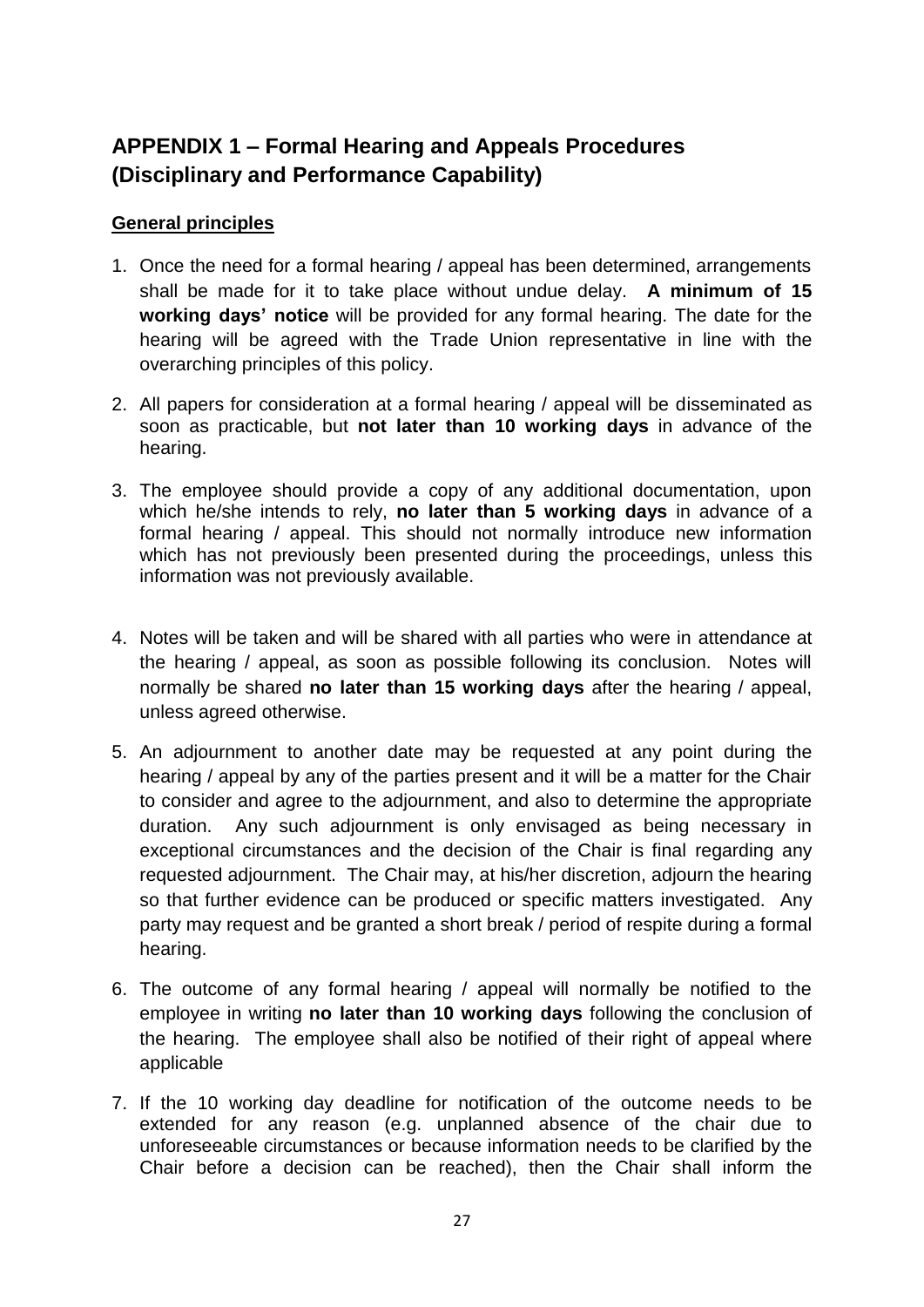employee of a new deadline, which should be within 30 days of the hearing in most circumstances.

#### **Formal Hearing**

- 8. The hearing will be chaired by a manager of appropriate seniority (given the circumstances of the matter to be considered) who has had no prior involvement in the process.
- 9. The Chair will be advised by a member of the Human Resources team, who will be present throughout the hearing in order to provide any advice or guidance on procedural matters only. S/he will not be present in any decision-making capacity.
- 10.It will be for the Chair, in advance of the hearing, to confirm the identity of any witnesses to be called by either the Investigating Officer / Manager presenting the management case or the employee and to ensure that they have been contacted to confirm their availability to attend the hearing.
- 11.The arrangements for the hearing will be confirmed to the employee in writing by the Chair and will include the following:
	- 11.1 The, date, time and location of the hearing;
	- 11.2 The specific detail of the issues / allegations that have been investigated or performance concerns that will be considered during the hearing;
	- 11.3 The entitlement to be represented by either a Trade Union representative or work colleague;
	- 11.4 An inquiry as to whether any reasonable adjustments or special considerations are required for those who will be in attendance (e.g. hearing loop)
	- 11.5 The identity of all who will be attending, including who will be presenting the case on behalf of Cafcass and who will be chairing the hearing;
	- 11.6 Confirmation of any witnesses who will be attending;
	- 11.7 Whether dismissal is a possible outcome.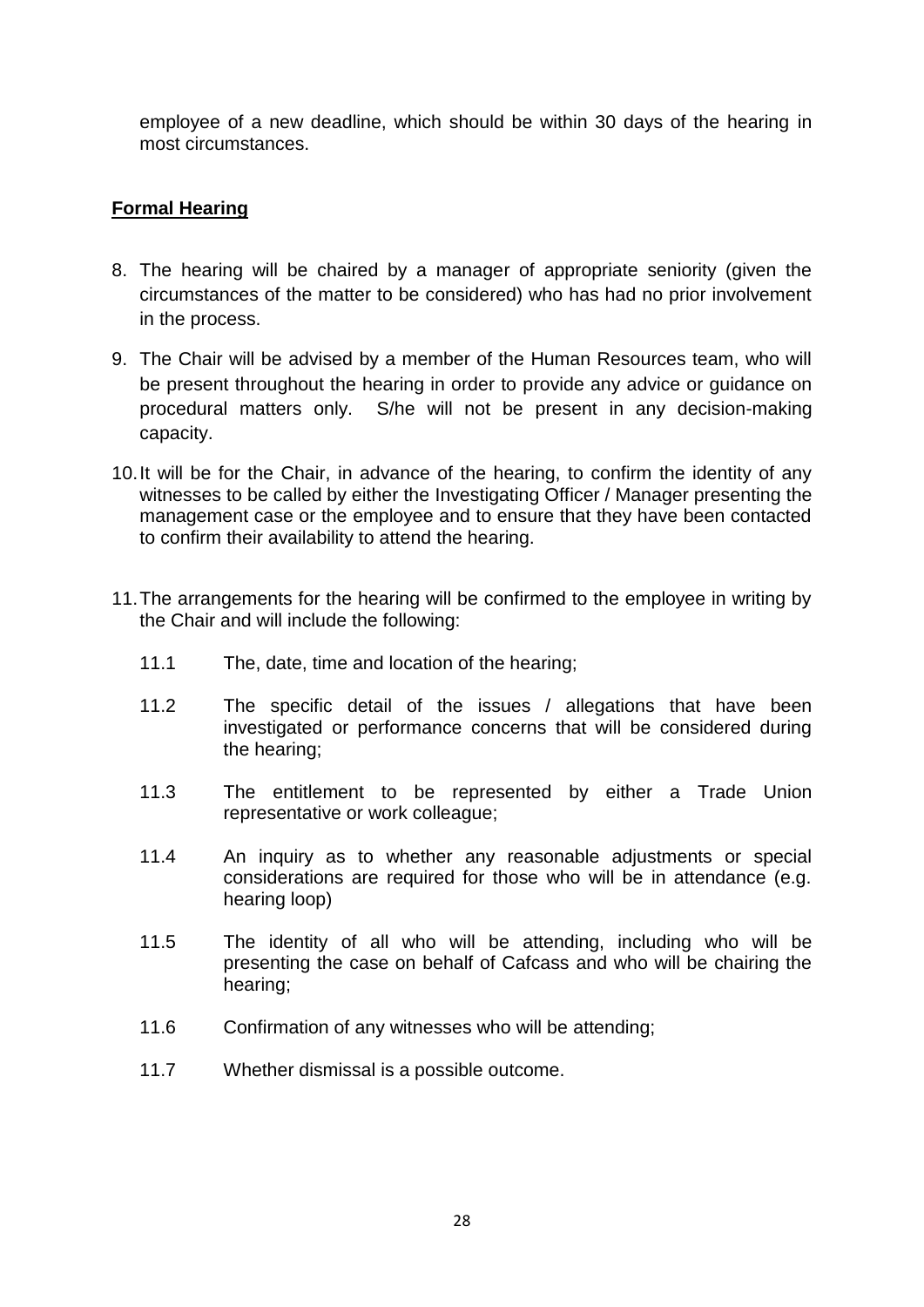- 12. The format for the hearing will be as follows:
	- 12.1 The Chair will oversee introductions from those present, ensure that everyone is able / willing to proceed and confirm whether any requested reasonable adjustments have been provided.
	- 12.2 The Chair will then explain the procedure that will be followed;
	- 12.3 The Investigating Officer / Manager presenting the management case will be invited to present their report, calling any witnesses as necessary at the appropriate point;
	- 12.4 At the conclusion of the presentation of case, the employee or his/her representative will be invited to question the Investigating Officer / Manager presenting the management case or any of their witnesses;
	- 12.5 The Chair may also question the Investigating Officer / Manager presenting the management case;
	- 12.6 The employee (or his/her representative) will then be invited by the Chair to present their case, including calling any witnesses who have attended at her/his request;
	- 12.7 At the conclusion of the employee's presentation of case, the Investigating Officer / Manager presenting the management case will be invited to question the employee (or their representative) and any of their witnesses;
	- 12.8 The Chair may also question the employee (or their representative) and any of the witnesses;
	- 12.9 The Chair will determine if any of the witnesses will be required further and otherwise the witnesses shall be released;
	- 12.10 The Chair shall determine if an adjournment is required at this stage, before first the Investigating Officer / Manager presenting the management case and then the employee (or her/his representative) are invited to summarise their case and make any closing statements. No new information should be introduced at this stage;
	- 12.11 After both closing statements the Chair will adjourn the hearing until s/he issues a decision.
- 13.With regards to formal disciplinary hearings, evidence will not usually be provided to the Chair about the employee's disciplinary record which is unrelated to the allegations under consideration or where previous sanctions have expired. However, the Chair may consider such evidence where previous disciplinary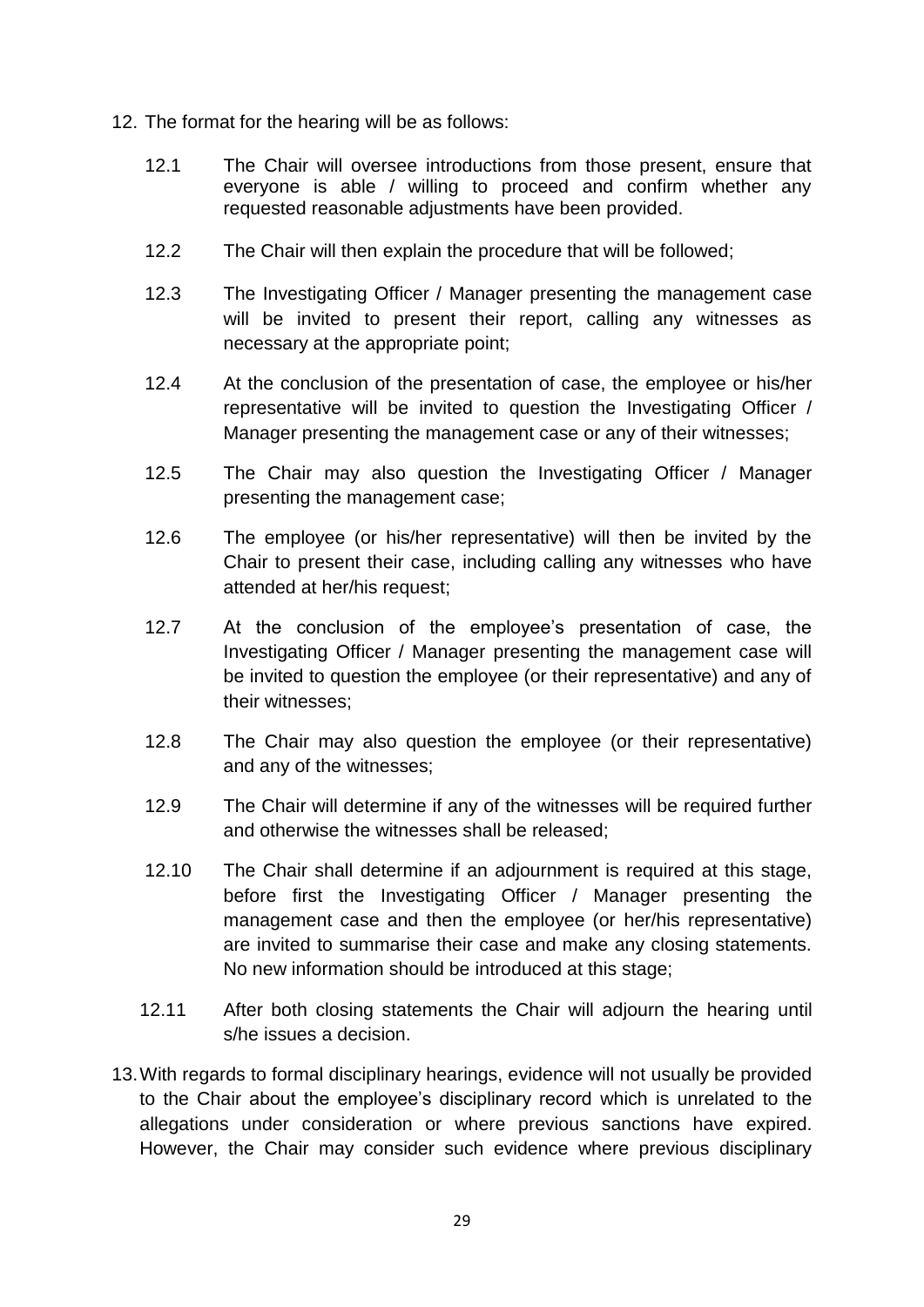issues relate to such significant matters as safeguarding or child protection in particular.

- 14.The Chair will deliberate in private. S/he may recall the Investigating Officer / Manager presenting the management report and/or the employee in order to clarify any points of uncertainty on evidence already given. S/he may also consult with the HR colleague in respect of any procedural matters. If such recall is necessary, all parties will be required to re-enter the room whilst the Chair acquires the necessary clarification.
- 15.The Chair will need to carefully consider the evidence presented and be satisfied that a thorough investigation and assessment of all available evidence has taken place; hence in most cases it is expected that the Chair will, after an adjournment, call all parties back to confirm that the outcome of the hearing will be provided in writing.
- 16.In conveying the outcome of the hearing, the Chair may make it clear that s/he reserves the right to 'recall' the employee concerned to a further formal hearing at some point in the future, during the period in which any formal warning remains 'live', where there is reason to do so (e.g. any further concerns relating to an employee's conduct arise, whether they are directly linked to the issues addressed by the warning or not)

#### **Appeal Hearing**

- 17. Any appeal hearing will be chaired by a different manager of appropriate seniority, who has had no prior involvement in the process to that point.
- 18. The appeal hearing will constitute a review of the decision reached as an outcome of the original hearing; it will not normally constitute a re-hearing of the case. In cases where either a final written warning or dismissal was the outcome of the original hearing, the Chair of that hearing will be expected to be in attendance in person at the appeal hearing, unless it is agreed that this will not be the case. In all other cases it will not be a requirement for the Chair of the original hearing to be present in person at the appeal hearing.
- 19.The Chair of the appeal hearing will be advised by a member of the Human Resources team, who will be present throughout in order to provide any advice or guidance on procedural matters only. They will not be present in any decisionmaking capacity.
- 20.It will be for the Chair, in advance of the appeal hearing, to confirm the identity of any witnesses to be called by either the Chair of the original hearing or the employee and to ensure that they have been contacted to confirm their availability to attend the hearing.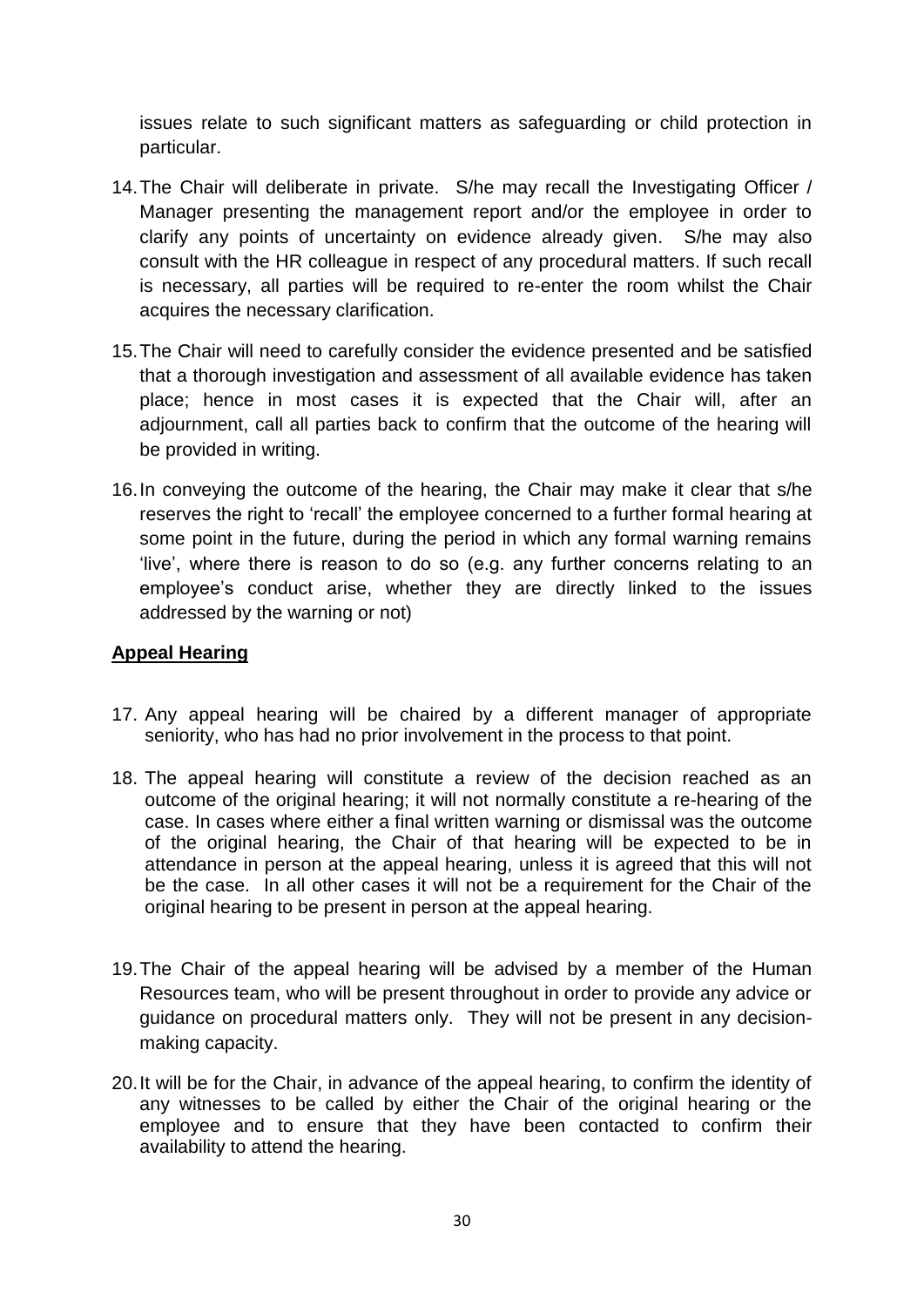- 21.The arrangements for the appeal hearing will be confirmed to the employee in writing by the Chair and will include the following:
	- 21.1 The, date, time and location of the appeal hearing;
	- 21.2 The purpose of the appeal hearing;
	- 21.3 The entitlement to be represented by either a Trade Union representative or work colleague;
	- 21.4 An enquiry as to whether any reasonable adjustments or special considerations are required for those who will be attending (e.g. hearing loop)
	- 21.5 The identity of those who will be attending;
	- 21.6 Confirmation of any witnesses who will be attending
- 22. The format for the appeal hearing will be as follows:
	- 22.1 The Chair will oversee introductions from those present, ensure that everyone is able / willing to proceed and confirm whether any reasonable adjustments have been requested by anyone present in order to facilitate the hearing.
	- 22.2 The Chair will then explain the procedure for the hearing;
	- 22.3 The employee (or his/her representative) will present their statement of case, making representations based on their grounds of appeal;
	- 22.4 The Chair of the original hearing (if present), and the Chair of the Appeal may then question the employee on any points of clarification;
	- 22.5 The Chair of the original hearing (if present) will present their statement of case; alternatively the Chair of the appeal will confirm that all present have had the opportunity to read the statement of case submitted by the Chair of the original hearing;
	- 22.6 The employee (or his/her representative) may then question the Chair of the original hearing, or respond to the statement of case submitted by them;
	- 22.7 The Chair of the appeal will determine if an adjournment is required at this stage, before the employee (or their representative) and then the Chair of the original hearing (if present) are invited to summarise their case and make any closing statements. No new information or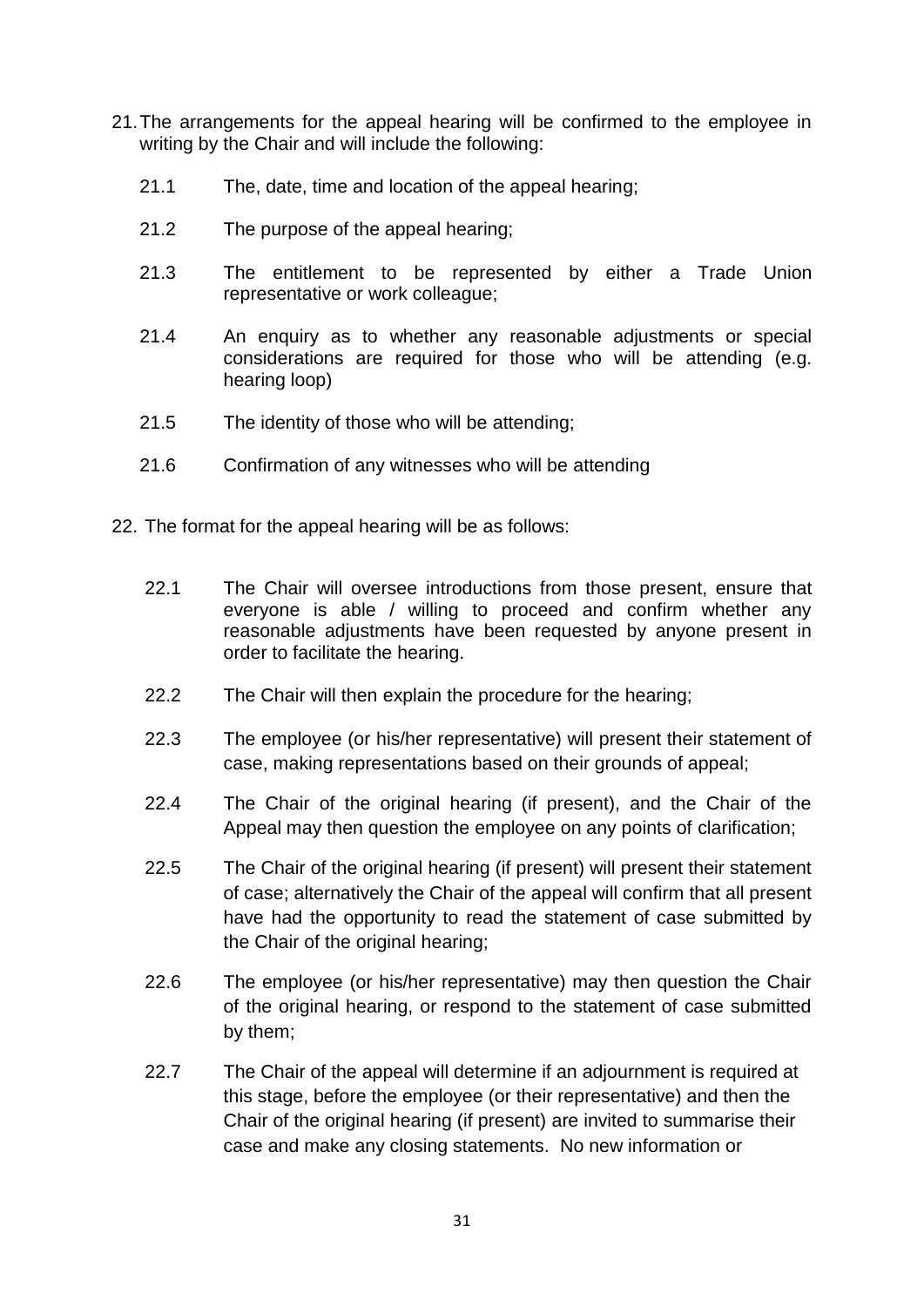evidence may be introduced at this stage that has not already been presented during the appeal hearing to this point;

- 22.8 After both closing statements the Chair of the appeal will adjourn, pending their deliberations and determination of the outcome.
- 23.The Chair of the appeal will deliberate in private (their HR support remaining with them to provide advice and guidance on procedural matters only). They may recall the employee or Chair of the original hearing (if present) in order to clarify any points of uncertainty on evidence already given. If such recall is necessary, all parties will be required to re-enter the room whilst the Chair acquires the necessary clarification from either party.
- 24.The Chair of the appeal will need to carefully consider the evidence presented; hence in most cases it is expected that the Chair will, after an adjournment, call all parties back to confirm that the outcome of the hearing will be provided in writing.
- 25.The outcome of the appeal is final within these procedures and there is no further recourse to appeal within Cafcass.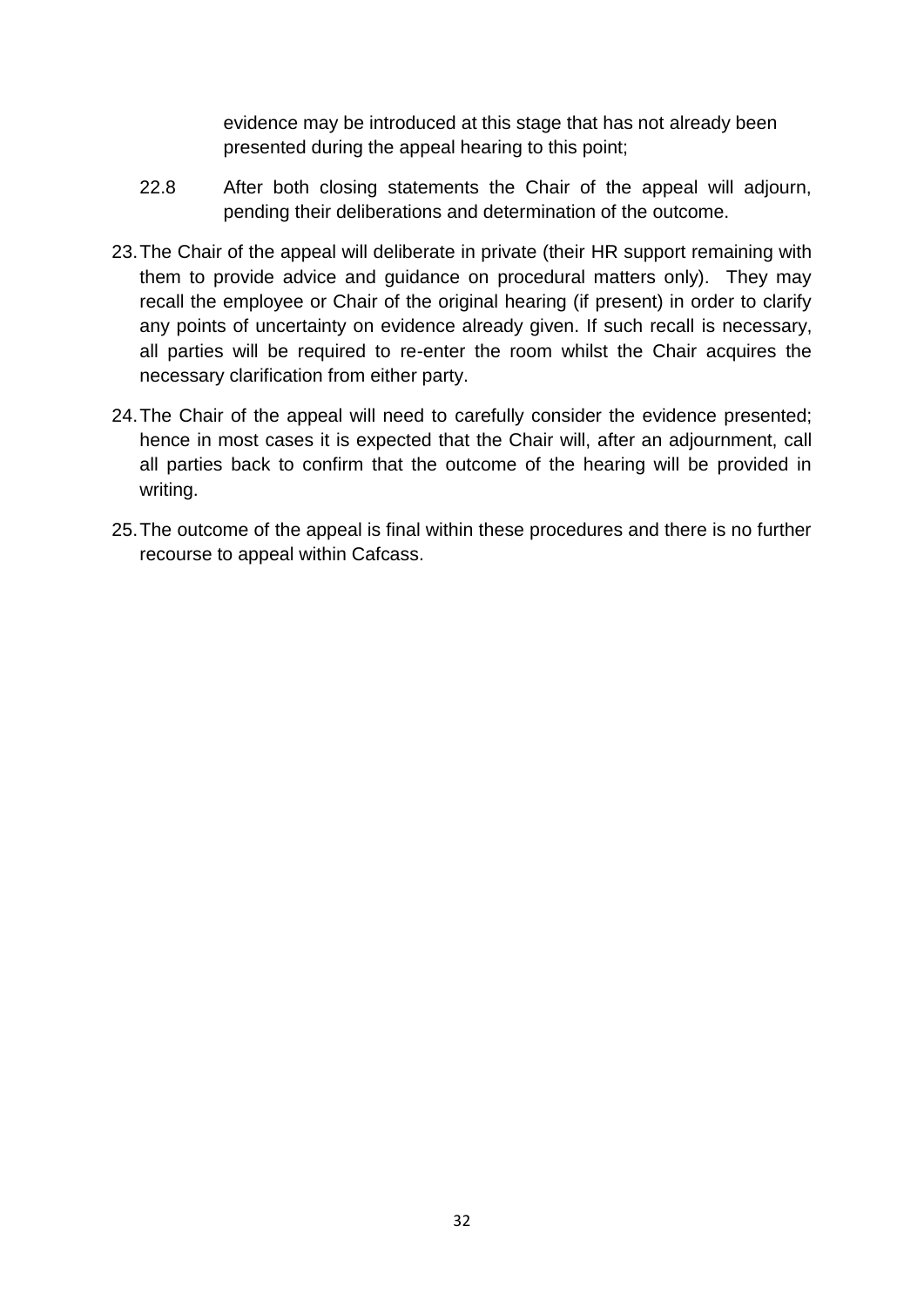# <span id="page-32-0"></span>**APPENDIX 2 – Examples of Misconduct and List of Formal Disciplinary Outcomes**

#### **MISCONDUCT AND GROSS MISCONDUCT**

The following are examples of misconduct and gross misconduct which could result in a formal investigation and potentially a formal disciplinary hearing. This list is for illustrative purposes and is neither exclusive nor exhaustive. There may be other examples of conduct or behaviour, possibly constituting misconduct or gross misconduct, which are not listed.

#### **1. Misconduct**

- 1.1 Infringement or breach of health and safety rules.
- 1.2 Refusal to carry out a reasonable instruction that is consistent with the employee's contract of employment;
- 1.3 Frequent lateness
- 1.4 Verbal abuse of a fellow employee, client or member of the public
- 1.5 Harassment or discrimination
- 1.6 Breach of confidentiality
- 1.7 A Charge of a criminal offence (as opposed to a conviction) cannot in itself constitute misconduct. Where this has a relevance to and/or a direct impact upon the employee's role, however, the situation may need to be investigated.
- 1.8 Breach of Cafcass policies and procedures (depending on the nature and circumstances of the breach).

#### **2. Gross Misconduct**

Any act of misconduct, if serious enough, may constitute gross misconduct. Gross misconduct is generally regarded as misconduct serious enough to destroy the employment contract between employer and employees and make any further working relationship and trust impossible. In addition to serious acts of misconduct (as outlined above), examples of specific behaviour that might lead to dismissal for gross misconduct are as follows:

2.1 Wilful or deliberate behaviour by an employee that either seriously undermines or is inconsistent with the continuation of the contract of employment;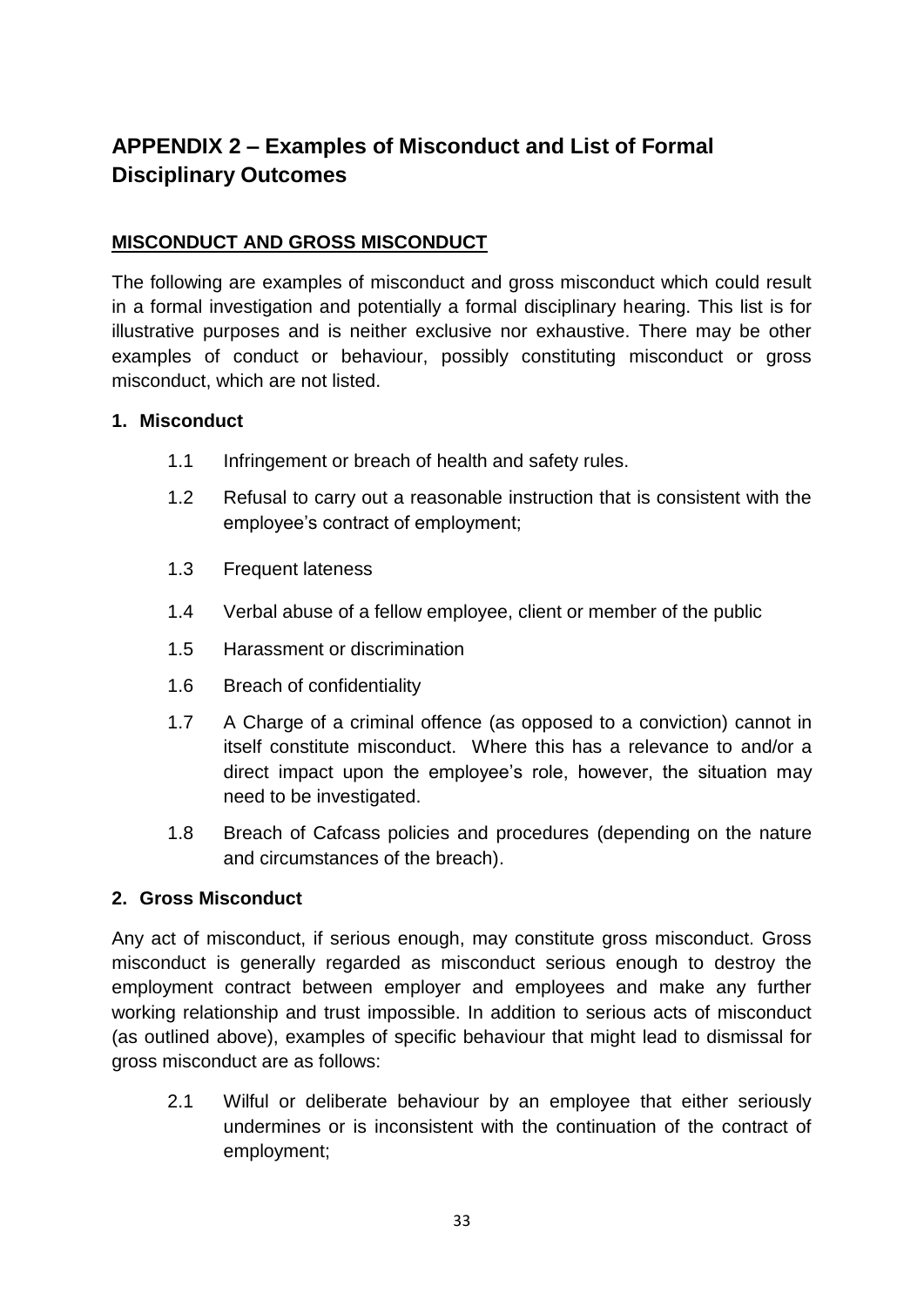- 2.2 Theft, fraud and deliberate falsification of records, expense accounts, timesheets, etc.
- 2.3 Acts of violence including the physical assault or threat of assault of a fellow employee, client or member of the public.
- 2.4 Serious bullying or harassment
- 2.5 Deliberate damage to property
- 2.6 Serious insubordination
- 2.7 Misuse of Cafcass' property or name
- 2.8 Bringing Cafcass into serious disrepute
- 2.9 Serious incapability whilst on duty brought on as a result or being under the influence of alcohol or illegal drugs
- 2.10 Serious negligence, which causes or might cause unacceptable loss, damage or injury
- 2.11 Serious infringement or breach of health and safety rules that causes serious and imminent risk to the health and safety of a person(s), or the reputation of Cafcass or any of its stakeholders;
- 2.12 Serious breach of confidence (subject to the Public Interest (Disclosure) Act 1998).
- 2.13 Conviction for a criminal offence that has implications for the employee's profession, role or contract of employment.
- 2.14 Misuse of Public Office
- 2.15 Serious or repeated breaches of Cafcass Policies and Procedures (depending on the nature and circumstances of the breach)

#### **FORMAL DISCIPLINARY OUTCOMES / SANCTIONS**

When deciding upon the appropriateness of a disciplinary sanction, the Chair of the hearing / appeal should bear in mind the range of reasonable responses. Factors which might be relevant include the extent to which standards of conduct and/or professional behaviour have been breached, any precedent that exists, the employee's disciplinary record (any unspent disciplinary sanctions should only be looked at after the Hearing has taken place and a decision should only be taken on the breached sanction), and any mitigating factors that may have a bearing on the sanction to be applied. The following disciplinary sanctions may be applied and their duration will be commensurate with ACAS guidelines. These are not necessarily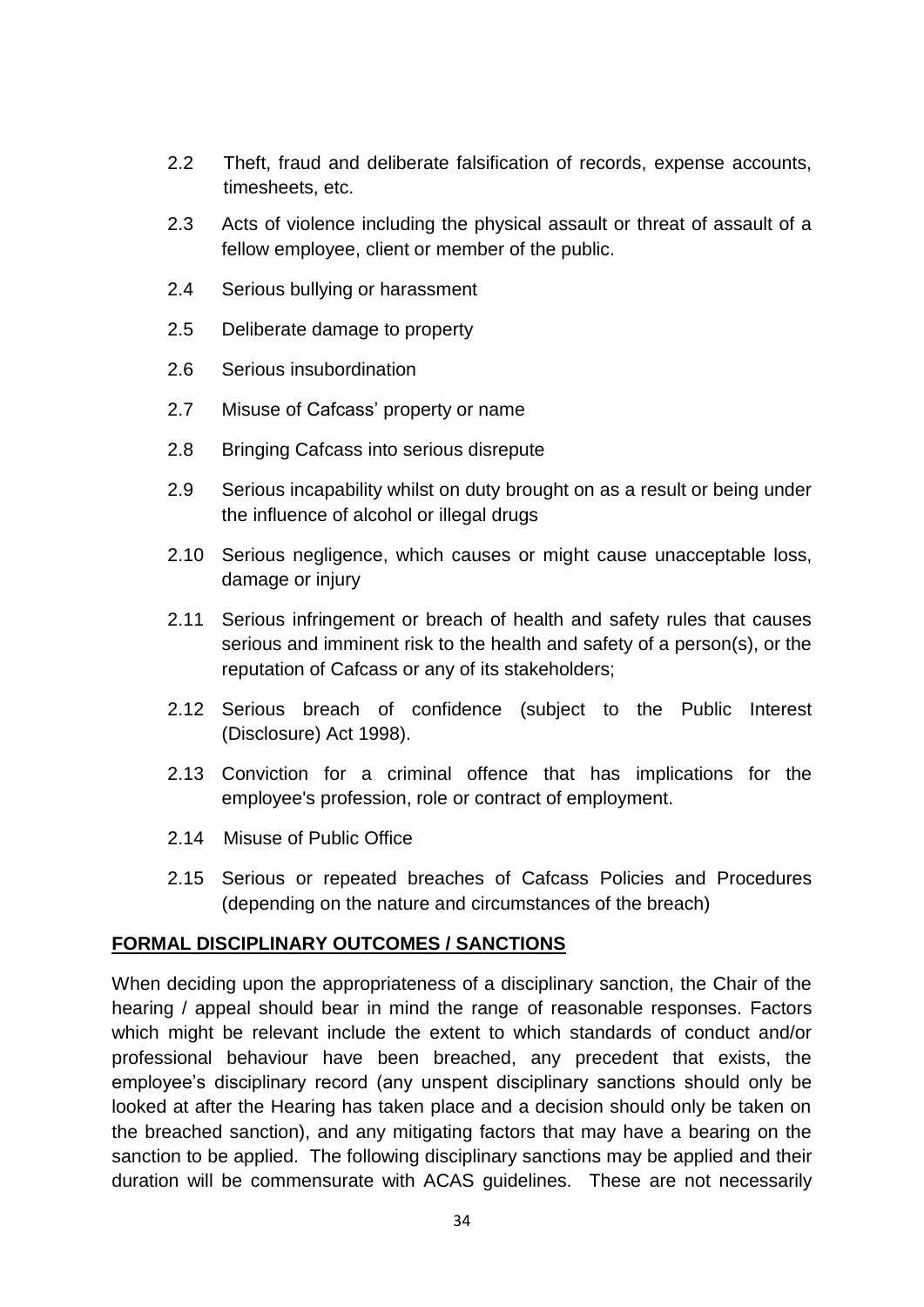sequential; dependent upon the circumstances of the case, any one of the following sanction may be applied:

- a) **First Written Warning** a first written warning will remain on the employee's record for a maximum of three months. The written confirmation of the warning will be contained in the letter conveying the outcome of the formal disciplinary hearing. The employee may appeal against a written warning to the appropriate designated senior manager within 10 working days of the decision being communicated to the employee.
- b) **Second Written Warning** if further allegations of misconduct or unprofessional behaviour are proven against an employee who has a live first written warning or in cases where the misconduct or behaviour is deemed sufficiently serious, then a second written warning may be issued which will remain on the employee's record for a maximum of six months from the date of issue. The written confirmation of the warning will be contained in the letter conveying the outcome of the formal disciplinary hearing. The employee may appeal against a written warning to the appropriate designated senior manager within 10 working days of the decision being communicated to the employee.
- **c) Final Written Warning**  if allegations of misconduct or unprofessional behaviour are proven against an employee who has a live second written warning or in cases where the misconduct or behaviour is deemed sufficiently serious then, a final written warning may be issued. The warning will remain on the employee's record for a maximum of 12 months. In certain circumstances involving serious misconduct, the warning may be retained on file for a specified longer period, up to a maximum 24 months. The Chair of the hearing will specify the reasons for such a determination in the outcome letter conveying the sanction, which may, for example, relate to a finding in respect of safeguarding or child protection.
- d) **Other Disciplinary Sanction –** other reasonable and appropriate action e.g. temporary or permanent transfer to a lower graded post, or another work location, may be imposed in conjunction with a written or final written warning, subject to the circumstances of each particular case. The Chair of the hearing will specify the reasons for such a determination in the outcome letter conveying the sanction.
- **e) Dismissal with Notice**  for cases where a final warning is still live and another incident of misconduct occurs, an employee may be dismissed with contractual notice or pay in lieu of contractual notice. This will normally be based on there being a correlation between the nature and / or incidents of misconduct.
- **f) Dismissal without Notice** Where gross misconduct has been proven, summary dismissal (without notice or pay in lieu of notice) may be imposed, even where this is the first disciplinary offence.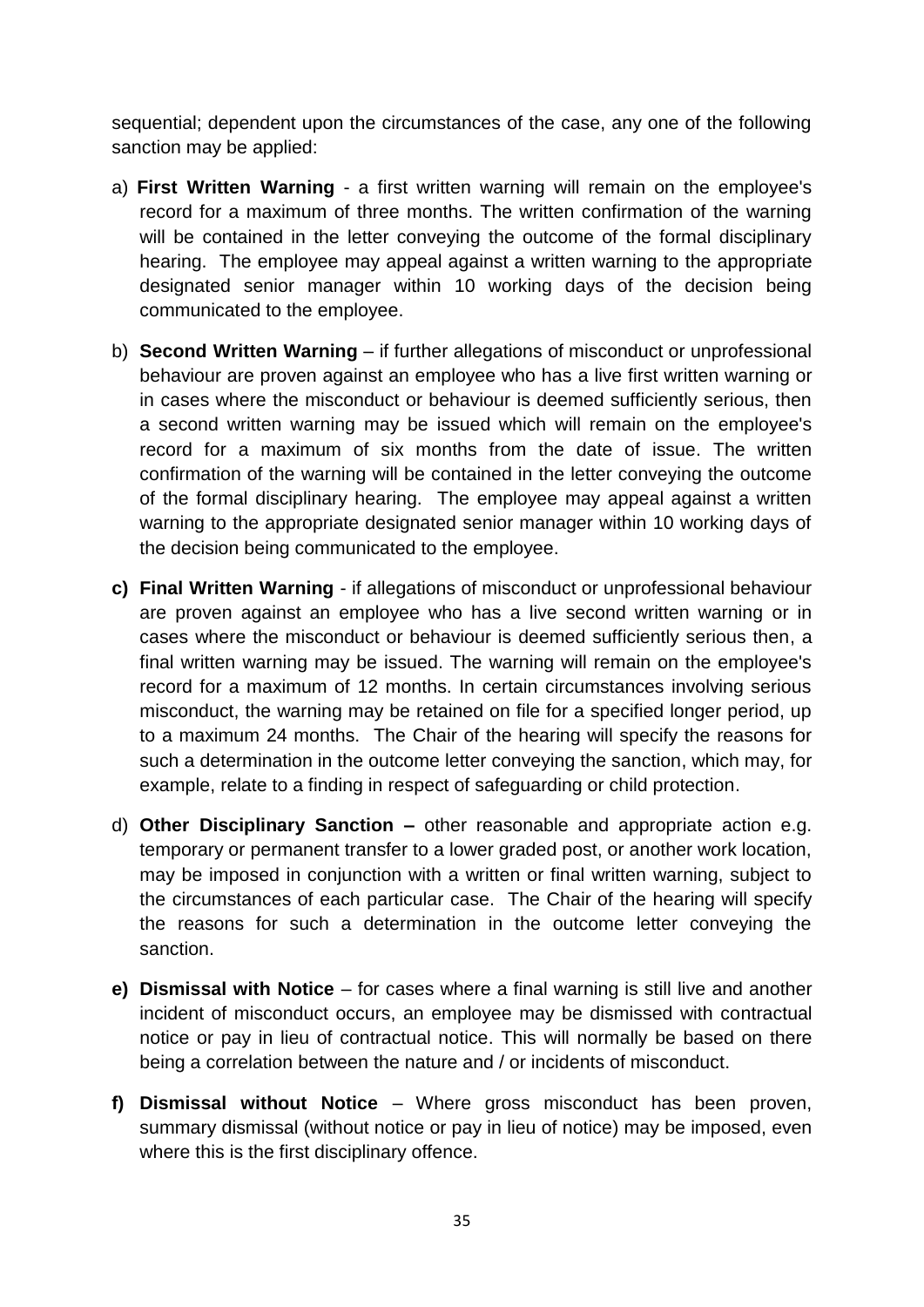#### **Suspension**

In disciplinary cases involving alleged gross misconduct, if an employee is not suspended from employment during the investigatory or subsequent disciplinary process, Cafcass shall retain the right to dismiss that employee if a disciplinary hearing finds gross misconduct has occurred and imposes summary dismissal as the appropriate sanction.

#### **Recording of Warnings**

All formal warnings will be recorded securely on iTrent and a copy of the formal outcome letter retained on the employee's personal file. Warnings will cease to be 'live' following the end of the specified period.

#### **Warnings relating to Safeguarding / Child Protection matters**

Where the warning relates to a child protection issue, the warning will remain on the file at the end of the 'live' period and may be referred to and taken into consideration if a similar concern arises. It may also be shared with another safeguarding agency and referred to in a reference for a potential employer, in accordance with our agency safeguarding responsibilities.

#### **Managers with authority to dismiss**

The following post holders will be authorised to Chair hearings where a possible outcome is dismissal. The list is for guidance purposes only:

- Chair of the Board
- Chief Executive Officer
- Members of the Corporate Management Team (CMT)
- Assistant Directors / Designated Senior Managers

The Director of HR & OD should always be consulted regarding a decision to dismiss, before it is implemented.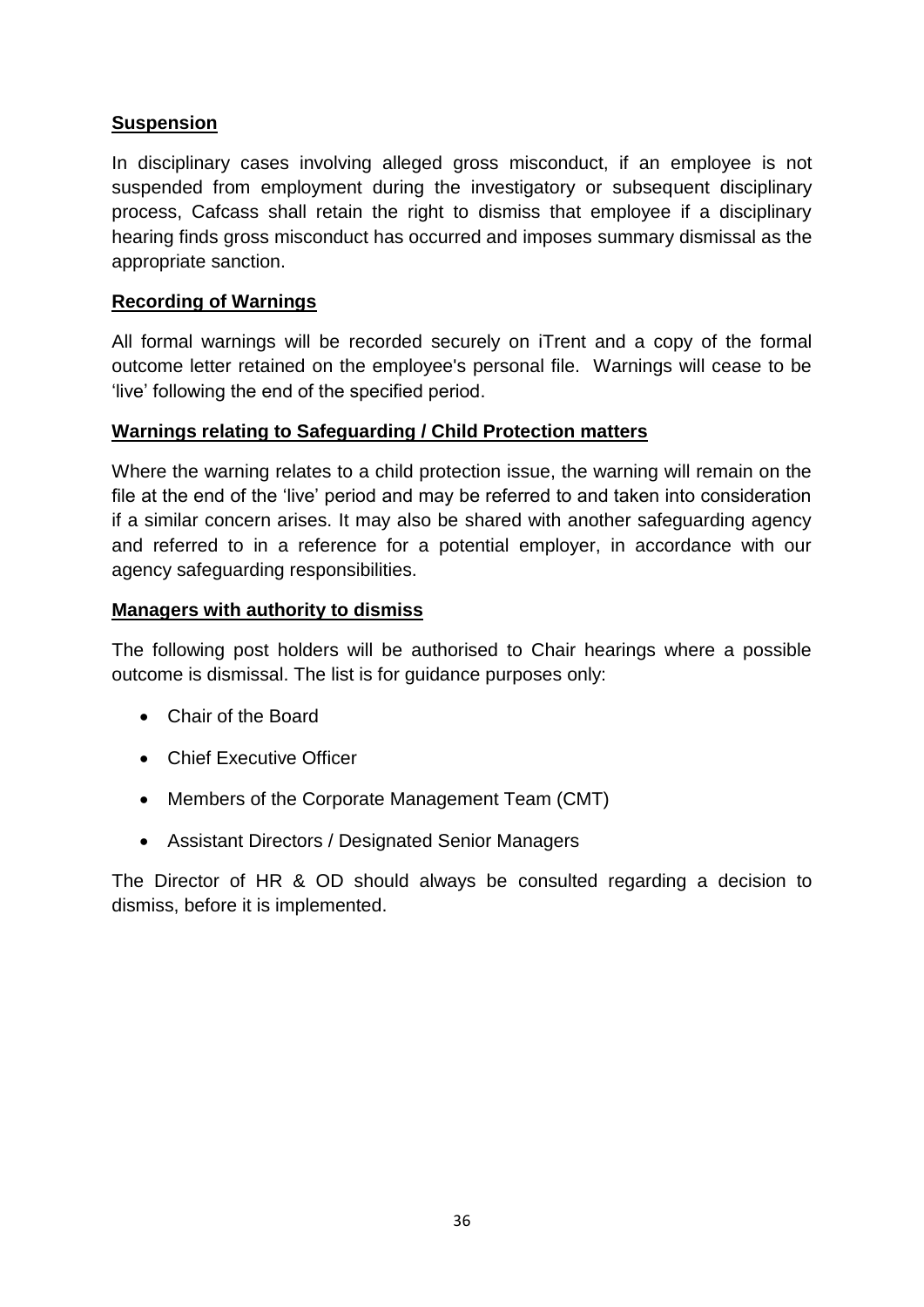# <span id="page-36-0"></span>**APPENDIX 3 – Procedure and Scope of Investigations (including Disciplinary, Grievance and Dignity at Work issues)**

- 1. Where the need for a full investigation is established, the employee's manager or senior line manager will appoint an impartial Investigating Officer, who will be an appropriate level of manager outside of the employee's line management relationship. The Investigating Officer will have had no prior involvement in the matter to be investigated.
- 2. The remit of the Investigating Officer will be to establish the facts and gather any evidence that may exist in relation to the matter being investigated. In order to achieve this, the Investigating Officer shall:
	- 2.1 Establish contact with the employee(s) concerned and make arrangements to conduct an investigatory meeting with them at the earliest opportunity;
	- 2.2 Ask specific questions of the employee in relation to the conduct allegations / grievance issues that have been raised and provide the employee with an opportunity respond / explain as fully as they wish to;
	- 2.3 Make arrangements to complete investigatory meetings with any witnesses in order to gather relevant information or evidence:
	- 2.4 Ensure that the notes of their investigatory meetings are transcribed within a reasonable timeframe and are shared in draft form with the employee and any witnesses, for the purposes of accuracy;
	- 2.5 Ensure that any relevant information that may be held in documentary or electronic format (e.g. mobile telephone records, iTrent, email communications etc.) is gathered.
- 3. The purpose of any investigatory meeting is purely to gather information, and does not constitute a formal hearing. The role of the Investigating Officer is to establish whether there is a case of misconduct to answer at a formal hearing. No sanction can be applied as a direct result of the investigation process itself.
- 4. Similarly, in the case of a grievance investigation, it is not the role of the investigating officer to determine whether the grievance should be upheld or not; this will be the remit of the Chair of the formal grievance meeting. The role of the Investigating Officer is to gather all relevant information pertaining to the grievance, as far as possible, and summarise this in their investigation report.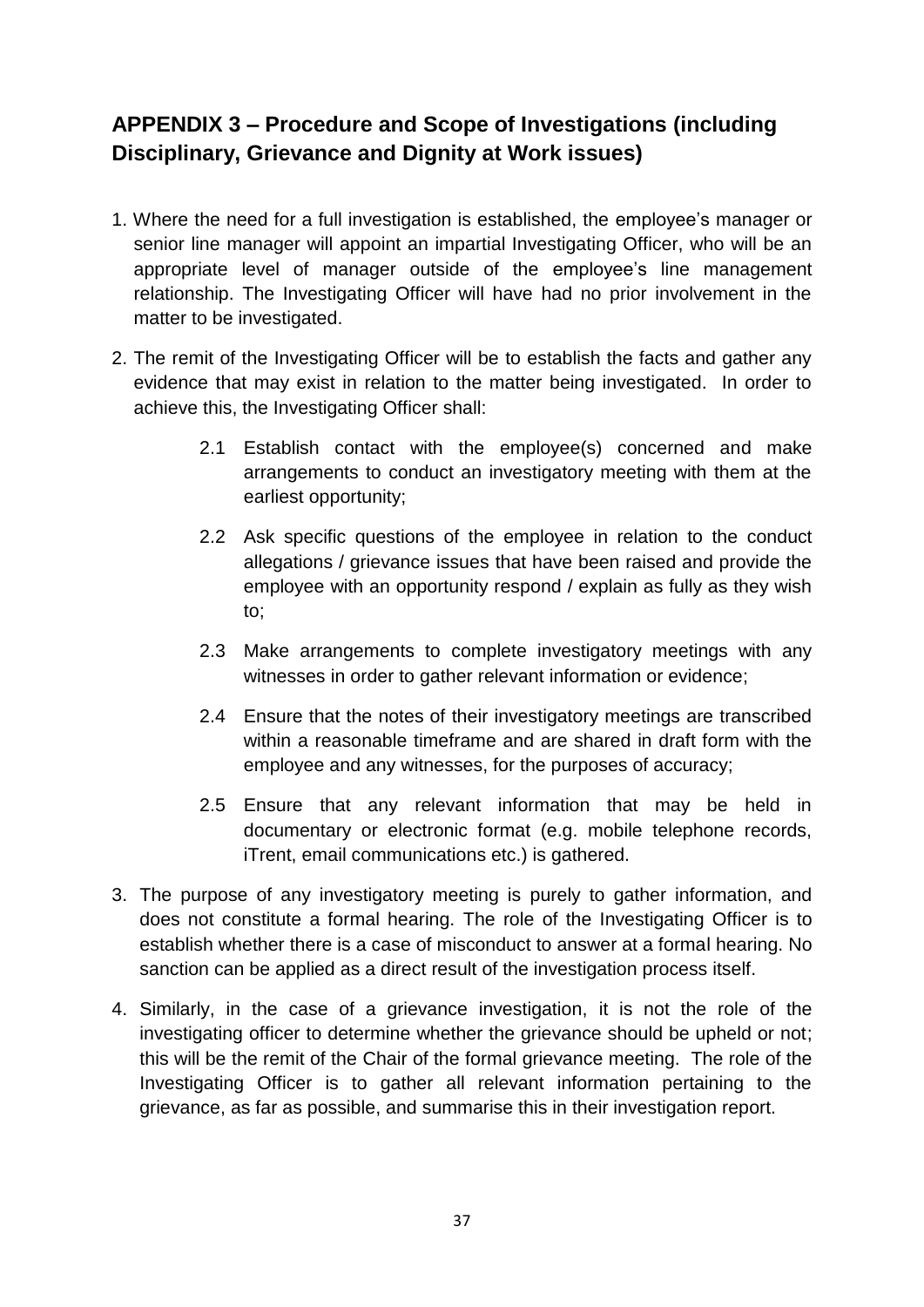- 5. An employee may be represented during an investigatory meeting, either by a Trade Union representative or a work colleague. Advice may be provided to the Investigating Officer by a member of Human Resources.
- 6. In order that the Investigating Officer can produce an accurate and balanced report, no employee should unreasonably withhold any information which may relate to the conduct allegation(s) or grievance.
- 7. Where witnesses are to be interviewed who are not employees of Cafcass, the opportunity to observe this interview shall be offered to the employee's Trade Union representative or work colleague, providing that the external witness is in agreement with this. Alternatively, external witnesses may be invited to submit a written statement to the investigating officer. If, having observed the interview between the investigating officer and the external witness, the employee's Trade Union representative or work colleague wishes to raise any necessary points of clarification, they should do so separately with the investigating officer, who will then be able to determine if they need to address these points with the external witness. It will be for the Chair of a formal hearing to assess the relative weight to be attached to evidence provided by external witnesses.
- 8. The Investigating Officer will produce a report setting out the findings of the investigation, including the written record of all investigatory meetings and witness statements or other documentary evidence.
- 9. In the case of a disciplinary investigation, the Investigating Officer will be required to make a recommendation as to whether or not the investigation has identified any misconduct or behaviour for which there is a case to answer. If the investigation finds that there is a case to answer, the report will recommend that a formal disciplinary hearing be convened.
- 10. In the case of a grievance investigation, where no misconduct is alleged or identified, the Investigating officer may make recommendations regarding potential resolutions to the grievance or the outcome being sought by the employee, for consideration by the Chair of the formal grievance meeting.